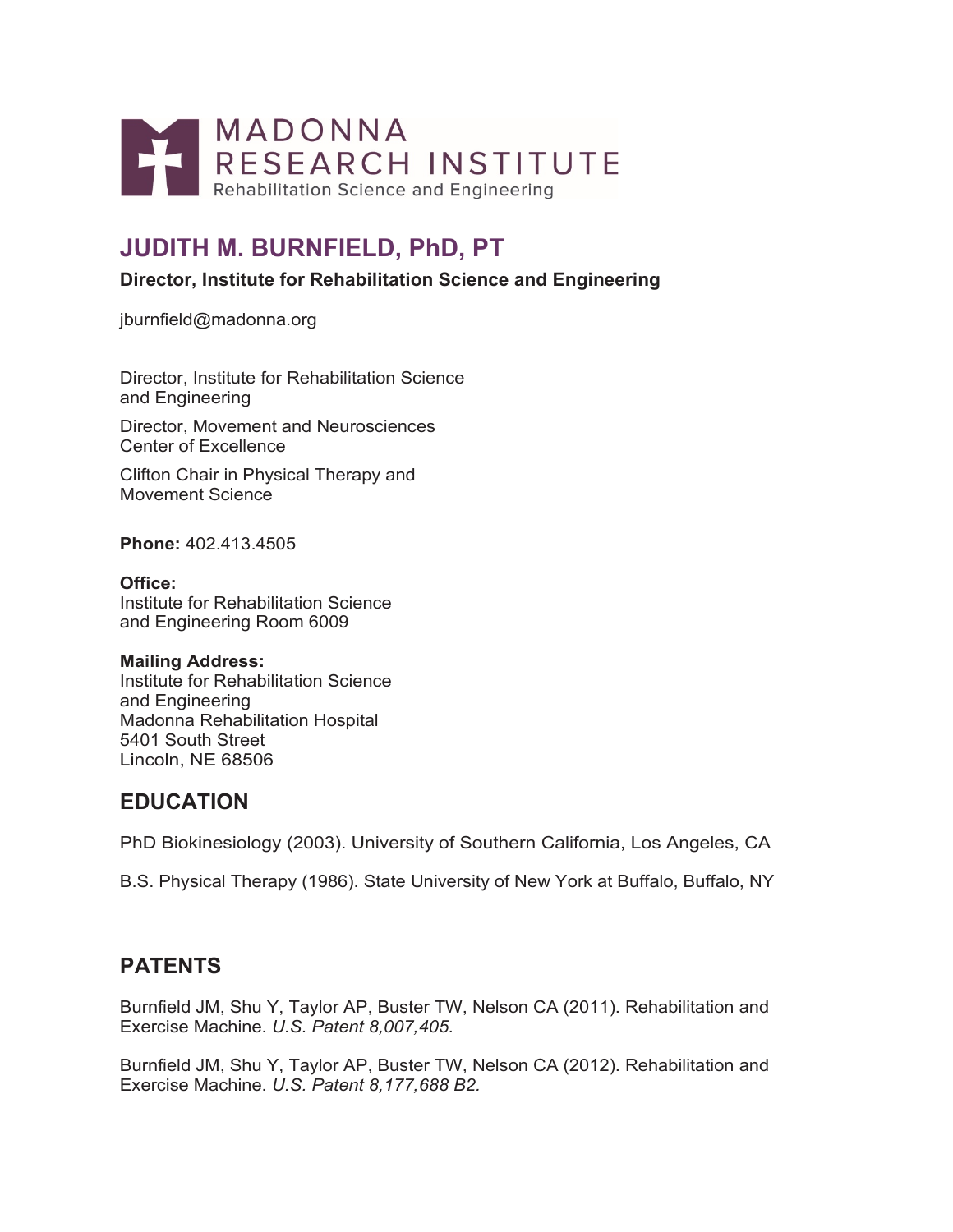Burnfield JM, Taylor AP, Buster TW, Nelson CA, Shu Y (2014). Improved Rehabilitation and Exercise Machine. *Canadian Patent 2,776,626.*

Nelson CA, Stolle CJ, Burnfield JM (2019). Biomechanical Foot Guidance Linkage. *U.S. Patent 10,252,100.*

Nelson CA, Stolle CJ, Burnfield JM, Buster TW, McCrory BJ (2020). Assistive Rehabilitation Elliptical System. *U.S. Patent 10,702,735.*

#### **BOOK**

Perry J, Burnfield JM (2010). *Gait Analysis, Normal and Pathologic Function, 2nd Edition.* Slack: Thorofare, NJ.

#### **SELECTED ARTICLES AND BOOK CHAPTERS**

Mohammadzadeh Gonabadi A, Cesar GM, Buster TW, Burnfield JM (2022). Effect of gap-filling technique and gap location on linear and nonlinear calculations of motion during locomotor activities. Online ahead of print. Gait and Posture. <https://doi.org/10.1016/j.gaitpost.2022.02.025>

Cesar GM, Buster TW, Mohammadzadeh Gonabadi A, Burnfield JM (2022). Kinematic and muscle demand similarities between pediatric-modified motor-assisted elliptical training at fast speed and fast overground walking: Real-world implications for pediatric gait rehabilitation. Online ahead of print. *Journal of Electromyography and Kinesiology.*  <https://doi.org/10.1016/j.jelekin.2022.102639>

McCrory B, Ma J, Irons SL, Burnfield JM (2022). Occupational injuries and patient lift usage among physical rehabilitation therapists. *Journal of Back and Musculoskeletal Rehabilitation,* 35(1): 195-205.<https://doi.org/10.3233/BMR-200354>

Burnfield JM, Cesar GM, Buster TW (2021). Feasibility of motor-assisted elliptical to improve walking, fitness and balance following pediatric acquired brain injury: A case series. *Journal of Pediatric Rehabilitation Medicine, 14*(3): 539–551.<https://doi.org/10.3233/PRM-200717>

Williams NA, Hatton-Bowers H, Kohel KL, Pillai S, Burnfield JM (2020). Informal caregivers' well-being at the transition to caregiving. *Rehabilitation Counseling Bulletin,* October 2020. DOI: 10.1177/0034355220962186.

Burnfield JM, Cesar GM, Buster TW (2020). Variations in plantar pressure variables across elliptical trainers in older adults. *Clinical Biomechanics,* 80(2020):105142. DOI: 10.1016/j.clinbiomech.2020.105142. PMID: 32791378.

Cesar GM, Buster TW, Burnfield JM (2020). Comparison of plantar pressure profile of young adults during training on elliptical devices and overground walking: A pilot study. *The Foot,* 45:101716. DOI: 10.1016/j.foot.2020.101716. PMID: 33039905.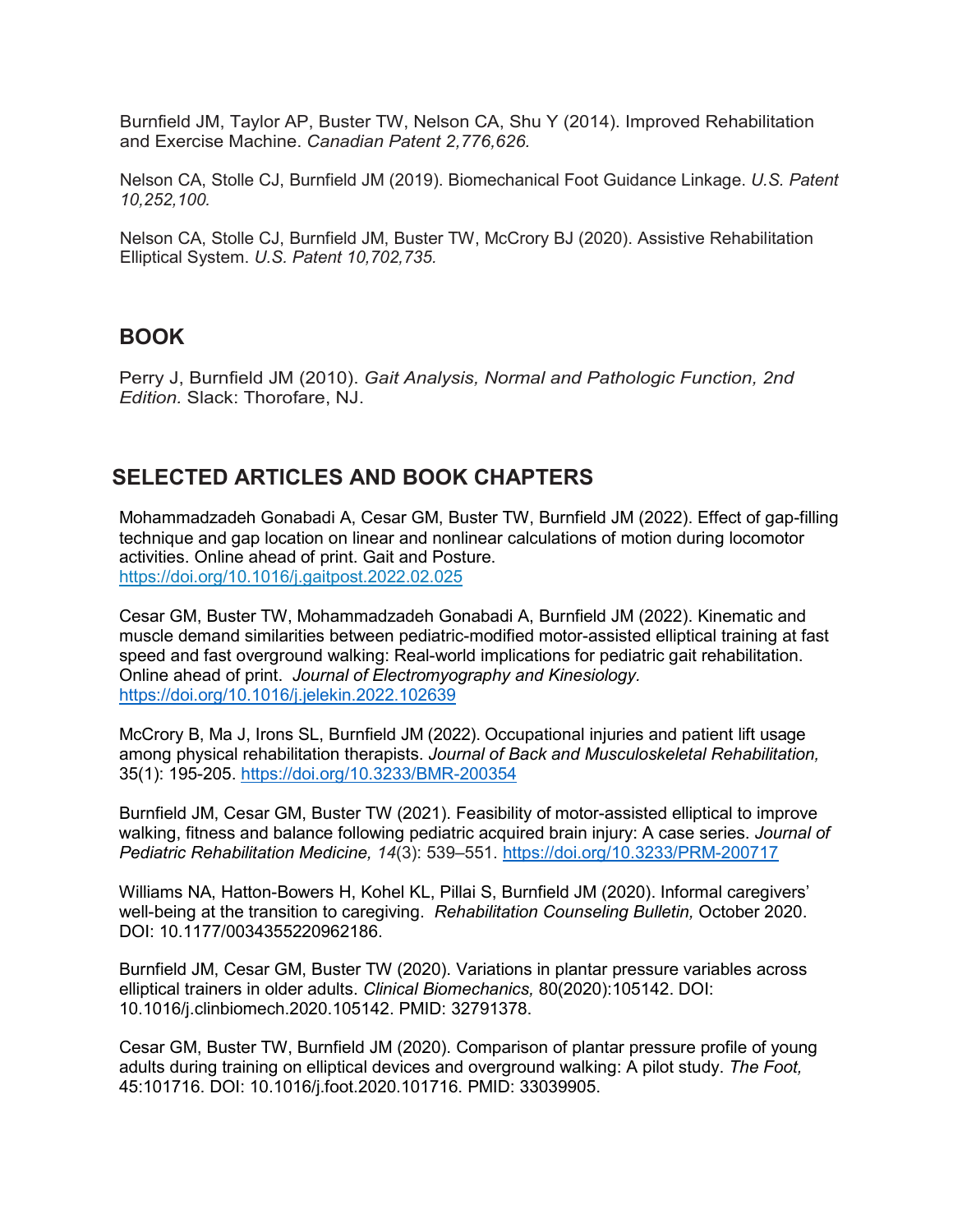Fallahtafti FF, Pfeifer CM, Buster TW, Burnfield JM (2020). Effect of motor-assisted elliptical training speed and body weight support on center of pressure movement variability. *Gait and Posture,* 81:138-143. DOI: 10.1016/j.gaitpost.2020.07.018. PMID: 32888552.

Fager SK, Burnfield JM, Pfeifer CM, Sorenson T (2020). Perceived importance of AAC messages to support communication in rehabilitation settings. *Disability and Rehabilitation: Assistive Technology,* 2020 Mar 6:1-6. DOI: 10.1080/17483107.2020.1736652. PMID: 32141784.

Cesar GM, Buster TW, Burnfield JM (2020). Cardiorespiratory fitness, balance and walking improvements in an adolescent with cerebral palsy (GMFCS II) and autism after motor-assisted elliptical training. *European Journal of Physiotherapy,* 22(3):124-132. DOI: 10.1080/21679169.2018.1536764.

Cesar GM, Buster TW, Burnfield JM (2019). Test-retest reliability and minimal detectable change of the computerized dynamic posturography PROPRIO for adults with chronic traumatic brain injury. *Disability and Rehabilitation,* 2019 Nov 14:107. DOI: 10.1080/09638288.2019.1688872. PMID: 31724889.

Williams NA, Burnfield JM, Springer P, Wolf K, Buster TW (2019). Therapeutic massage to enhance family caregivers' well-being in a rehabilitation hospital. *Complementary Therapies in Clinical Practice,* 35:361-367. DOI: [https://doi.org/10.1016/j.ctcp.2019.03.020.](https://doi.org/10.1016/j.ctcp.2019.03.020)

Williams NA, Burnfield JM (2019). Psychological difficulties and parental well-being in children with musculoskeletal problems in the 2011/2012 National Survey of Children's Health. *Rehabilitation Psychology,* 64(1):87-97. DOI: 10.1037/rep0000251.

Burnfield JM, Buster TW, Pfeifer CM, Irons SL, Cesar GM, Nelson CA (2019). Adapted motor-assisted elliptical for rehabilitation of children with physical disabilities. *ASME Journal of Medical Devices,* 13(1):011006. DOI: 10.1115/1.4041588.

Burnfield JM, Pfeifer CM, Kwapiszeski S, Irons SL, Buster TW, Cesar GM (2019). Impact of ICARE training speed and motor assistance on cardiovascular response. *Cardiopulmonary Physical Therapy Journal,* 30(3):115-122. DOI: 10.1097/CPT.0000000000000098.

Burnfield JM, Cesar G, Norkin CC (2019). Chapter 7: Examination of Gait. Susan B. O'Sullivan, Thomas J. Schmitz, George D. Fulk (Eds). *Physical Rehabilitation, Seventh Edition.* F.A. Davis, Philadelphia, PA, pp 228-293.

Burnfield JM, Cesar GM, Buster TW, Irons SL, Pfeifer CM (2018). Walking and fitness improvements in child with diplegic cerebral palsy following motor-assisted elliptical intervention. *Pediatric Physical Therapy,* 30(4):E1-E7. DOI: 10.1097/PEP.0000000000000541. PMID: 30277973.

Pfeifer CM, Rowen D, Buster TW, Cesar GM, Irons SL, Burnfield JM (2018). Design and validation of a heart rate and speed monitoring device with the ICARE. *ASME Journal of Medical Devices,* 13(1):015002. DOI: 10.1115/1.4041337.

Burnfield JM, Cesar G, Buster TW, Irons SL, Nelson CA (2017). Kinematic and muscle demand similarities between motor-assisted elliptical training and walking: Implications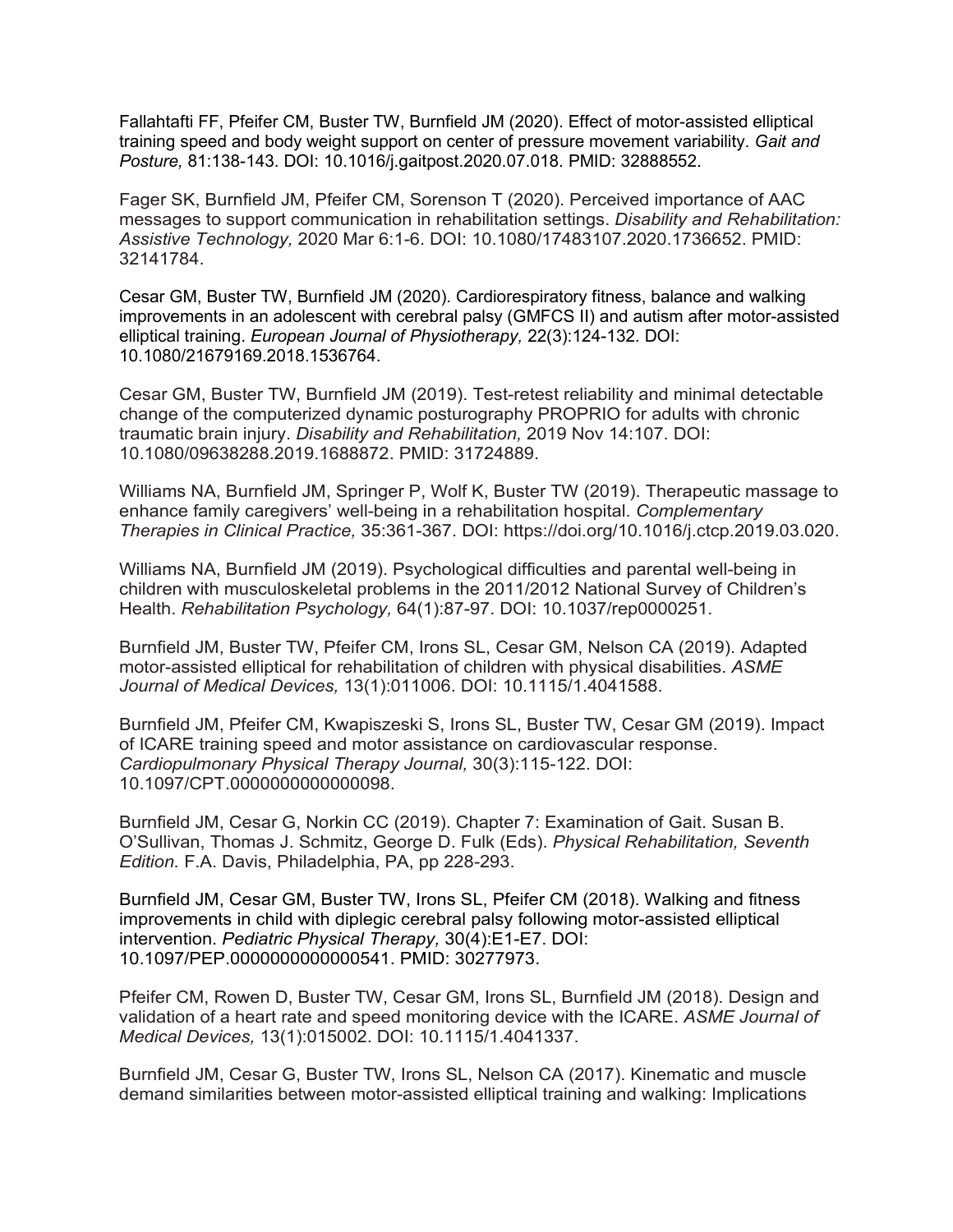for pediatric gait rehabilitation. *Gait and Posture,* 51:194-200. DOI: 10.1016/j.gaitpost.2016.10.018. PMID: 27810692.

Cesar GM, Buster TW, Burnfield JM (2017). Should gait outcomes be the primary focus in pediatric gait rehabilitation? *Journal of Novel Physiotherapies,* 7(3):1000342. DOI: 10.4172/2165-7025.1000342.

Burnfield JM, Powers CM (2017). Normal and Pathological Gait, Chapter 15. In Placzek JD, Boyce DA (Eds). *Orthopaedic Physical Therapy Secrets, Third Edition.* Hanley & Belfus. [Bookshelf Online].

Cesar GM, Pfeifer CM, Burnfield JM (2017). 3-Dimensional versus 2-dimensional comparison of knee valgus collapse during vertical jump: Clinical implications for ACL risk of injury assessment. *Journal of Sports Medicine and Therapy,* 2(1):32-38. DOI: 10.29328/journal.jsmt.1001006.

Cesar GM, Edwards H, Hasenkamp R, Burnfield JM (2017) Prediction of athletic performance of male and female athletes measured by triple hop for distance. *Trends in Sport Sciences,* 1(24): 19-25.

Burnfield JM, Buster TW, Goldman AJ, Corbridge LM, Hanigan K (2016). Partial body weight support treadmill training speed influences paretic and non-paretic muscle activation and stride characteristics during acute stroke rehabilitation. *Human Movement Science,* 47:16-28. DOI: 10 1016/j.humov.2016.01.012. PMID: 26845732.

Buster TW, Chernyavskiy P, Harms NR, Kaste G, Burnfield JM (2016). Assessment of balance using computerized dynamic posturography in individuals with and without chronic severe traumatic brain injury. *Brain Injury,* 30(10):1249-1255. DOI: 10.1080/02699052.2016.1183822.

Pfeifer CM, Burnfield JM, Cesar GM, Twedt MH, Hawks JA (2016). Video capture and post processing technique for approximating 3D projectile trajectory. *Sports Technology*, 8(3-4):124-129. DOI: 10.1080/19346182.2016.1248974.

Cesar GM, Tomasevicz C, Burnfield JM (2016). Frontal plane comparison between drop jump and vertical jump: Implications for the assessment of ACL risk of injury. *Sports Biomechanics,* 15(4):440-449. DOI: 10.1080/14763141.2016.1174286.

Madrigal LA, Wilson PB, Burnfield JM (2016). Nutritional regrets and knowledge in National Collegiate Athletic Association Division I athletes: Establishing a foundation for educational interventions. *Journal of Issues in Inter-collegiate Athletics,* 9:1-16.

Wilson PB, Madrigal LA, Burnfield JM (2016). Weight control practices of Division I National Collegiate Athletic Association athletes. *The Physician and Sportsmedicine,* 44(2):170-176. DOI: 10.1080/00913847.2016.1149420.

Irons SL, Brusola GA, Buster TW, Burnfield JM (2015). Novel motor-assisted elliptical training intervention improves Six-Minute Walk Test and oxygen cost for an Individual with Progressive Supranuclear Palsy. *Cardiopulmonary Physical Therapy Journal,* 26(2):36-41. DOI: 10.1097/CPT.0000000000000007.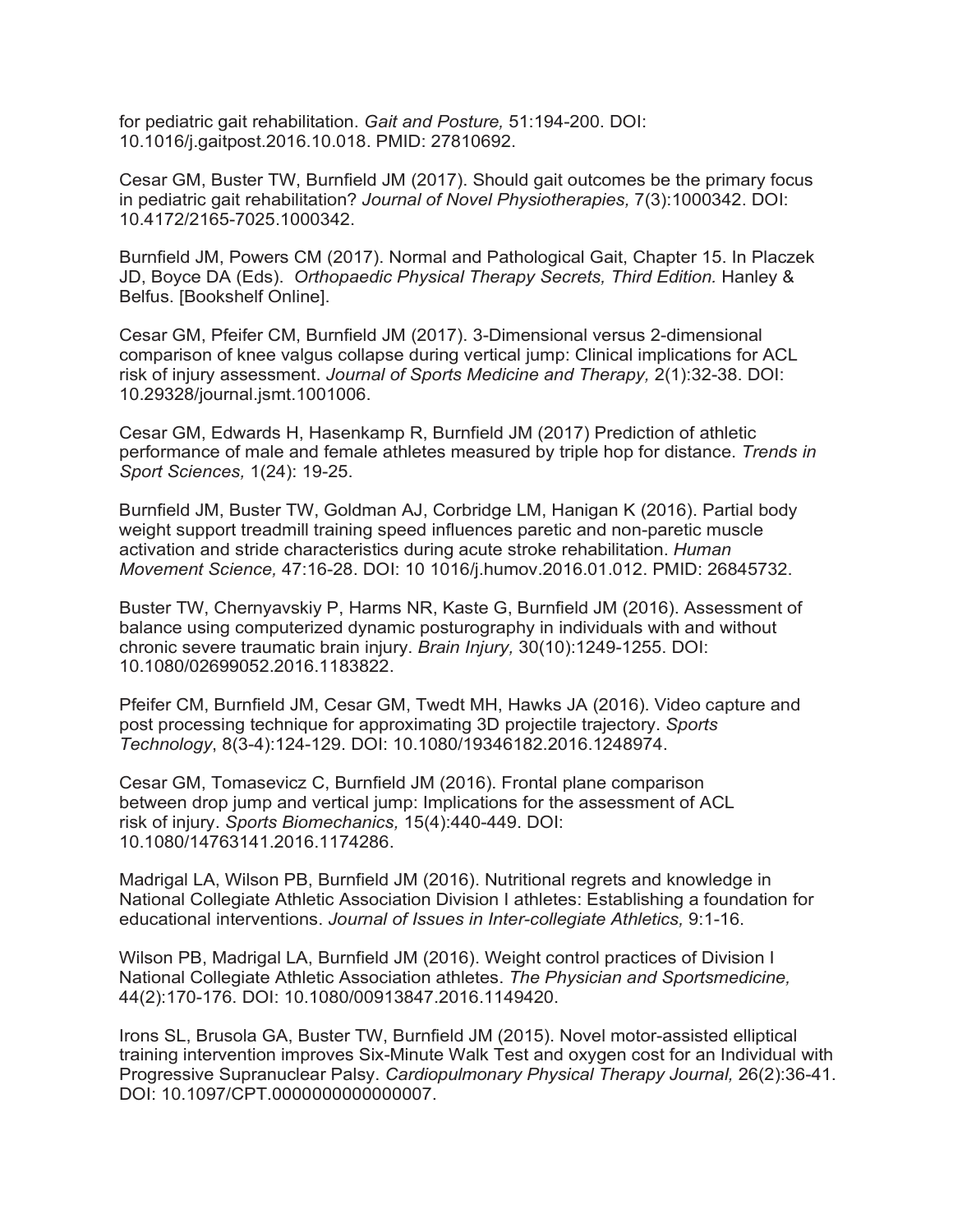Nelson CA, Stolle CJ, Burnfield JM, Buster TW (2015). Modification of the Intelligently Controlled Assistive Rehabilitation Elliptical (ICARE) system for pediatric therapy. *ASME Journal of Medical Devices,* 9(4):6 pages. DOI: 10.1115/1.4030276.

Bethoux F, Rogers HL, Nolan KJ, Abrams GM, Annaswamy T, Brandstater M, Browne B, Burnfield JM, Feng W, Freed MJ, Geis C, Greenberg J, Gudesblatt M, Ikramuddin F, Jayaraman A, Kautz SA, Lutsep H, Madhavan S, Meilahn J, Pease WS, Rao N, Seetharama S, Sethi P, Turk MA, Wallis RA, Kufta C (2015). Longterm follow-up to a randomized controlled trial comparing peroneal nerve functional electrical stimulation to an ankle foot orthosis for patients with chronic stroke. *Neurorehabilitation and Neural Repair,* 29(10):911-922. DOI: 10.1177/1545968315570325. PMID: 25653225.

Koch Fager S, Burnfield JM (2015). Speech recognition for environmental control: Effect of microphone type, dysarthria and severity on recognition results. *Assistive Technology,* 27(4):199-207. DOI: 10.1080/10400435.2015.1024349.

Bethoux F, Rogers HL, Nolan KJ, Abrams GM, Annaswamy T, Brandstater M, Browne B, Burnfield JM, Feng W, Freed MJ, Geis C, Greenberg J, Gudesblatt M, Ikramuddin F, Jayaraman A, Kautz SA, Lutsep H, Madhavan S, Meilahn J, Pease WS, Rao N, Seetharama S, Sethi P, Turk MA, Wallis RA, Kufta C (2014). The effects of peroneal nerve functional electrical stimulation versus ankle-foot orthosis in patients with chronic stroke: a randomized controlled trial. *Neurorehabilitation and Neural Repair,* 28(7):688- 697. DOI: 10.1177/1545968314521007. PMID: 24526708.

Burnfield JM, Irons SL, Buster TW, Taylor AP, Hildner GA, Shu Y (2014). Comparative analysis of speed's impact on muscle demands during partial body weight support motor-assisted elliptical training, *Gait and Posture,* 39(1):314-320. DOI: [http://dx.doi.org/10.1016/j.gaitpost.2013.07.120.](http://dx.doi.org/10.1016/j.gaitpost.2013.07.120) PMID: 23973354.

Nelson CA, Burnfield JM, Gu L (2014). Mobility-enhancing fall-prevention device for physical rehabilitation. *Journal of Medical Devices,* 8(2):020929. DOI: 10.1115/1.4027029 [Technical Brief].

Nelson CA, Burnfield JM, Gu L, Ems H, Ens Q (2014). Forearm attachment for postamputation weight lifting exercise. *Journal of Medical Devices,* 8(2):020930. DOI: 10.1115/1.4027030 [Technical Brief].

Koch Fager S, Burnfield JM (2014). Patients' experiences with technology during inpatient rehabilitation: opportunities to support independence and therapeutic engagement. *Disability and Rehabilitation: Assistive Technology,* 9(2):121-127: DOI: 10.3109/17483107.2013.787124.

McCrory B, Harlow AH, Burnfield JM (2014). Musculoskeletal risk to physical therapists during overground gait training: A case report. *Proceedings of the Human Factors and Ergonomics Society Annual Meeting,* 58(1):1219-1223. DOI: 10.1177/1541931214581254.

McCrory B, Burnfield JM, Darragh A, Meza JL, Irons SI, Brusola G, Link AM. (2014). Work injuries among therapists in physical rehabilitation. *Proceedings of the Human*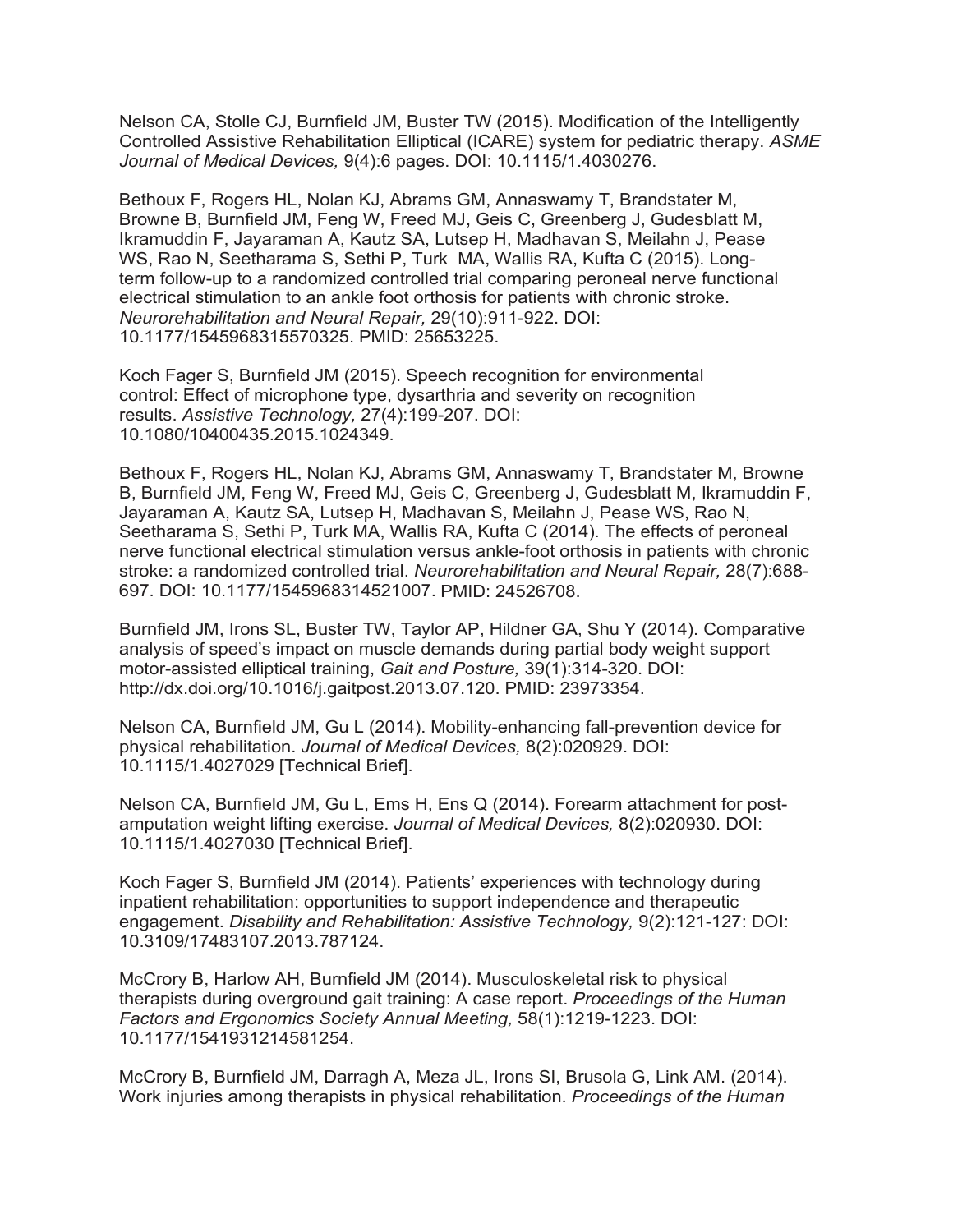*Factors and Ergonomics Society Annual Meeting,* 58(1):1072-1076. DOI: 10.1177/1541931214581224.

Burnfield JM, Norkin CC (2013). Gait Analysis, Chapter 7. O'Sullivan SB, Schmitz TJ, and Fulk G (Eds). Physical Rehabilitation, Sixth Edition. F.A. Davis Company. Philadephia, PA.

Burnfield JM, McCrory B, Shu Y, Buster TW, Taylor AP, Goldman AJ (2013). Comparative kinematic and electromyographic assessment of clinician and deviceassisted sit-to-stand transfers in patients with stroke. *Physical Therapy*, 93(10):1331- 1341. DOI: 10.2522/ptj.20120500. PMID: 23641027.

Buster TW, Burnfield JM, Taylor AP, Stergiou, N (2013). Lower extremity kinematics during walking and elliptical training in individuals with and without traumatic brain injury. *Journal of Neurologic Physical Therapy,* 37(4):176186. DOI: 10.1097/NPT.0000000000000022. PMID: 24189335.

Eberly VJ, Mulroy SJ, Gronley JK, Perry J, Yule WJ, Burnfield JM (2013). Impact of a stance phase microprocessor-controlled knee prosthesis on level walking in lower functioning individuals with a transfemoral amputation. *Prosthetics and Orthotics International,* 38(6):447-455. DOI: 10.1177/0309364613506912. PMID: 24135259.

Bashford GR, Burnfield JM, Pérez LC (2013). Physical activity discrimination improvement using accelerometers and wireless sensor network localization. *Biomedical Sciences Instrumentation,* 49:243-250. PMID: 23686206.

Burnfield JM, Shu Y, Buster TW, Taylor A, McBride MM, Krause ME (2012). Kinematic and electromyographic analysis of normal and device-assisted sit to stand transfers. *Gait and Posture,* 36(3):516-522. DOI: [http://dx.doi.](http://dx.doi/) org/10.1016/j.gaitpost.2012.05.002. PMID: 22727735.

Burnfield JM, Eberly V, Gronley JK, Perry J, Yule W, Mulroy SJ (2012). Impact of stance phase microprocessor-controlled knee prosthesis on ramp negotiation and community walking in K2 level transfemoral amputees. *Prosthetics and Orthotics International,* 36(1):95-104. DOI: 10.1177/0309364611431611. PMID: 22223685.

Burnfield JM, Shu Y, Buster TW, Taylor A, Nelson CA (2011). Impact of elliptical trainer ergonomic modifications on perceptions of safety, comfort, workout and usability by individuals with physical disabilities and chronic conditions. *Physical Therapy,* 91(11)1604-1617. DOI:https://doi.org/10.2522/ptj.20100332. PMCID: PMC3367158.

Nelson CA, Burnfield JM, Shu Y, Buster TW, Taylor A, Graham A (2011). Modified elliptical machine motor-drive design for assistive gait rehabilitation. *Transactions of the ASME Journal of Medical Devices,* 5:021001.1-021001.7. DOI:10.1115/1.4003693.

Burnfield JM, Shu Y, Buster TW, Taylor A (2010). Similarity of joint kinematics and muscle demands between elliptical training and walking: Implications for practice. *Physical Therapy,* 90(2):289-305. DOI:https://doi. org/10.2522/ptj.20090033. PMID: 20022994.

Kulig K, Reischl SF, Pomrantz AB, Burnfield JM, Mais-Requejo S, Thordarson DB, Smith RW (2009). Non-operative management of posterior tibialis tendon dysfunction using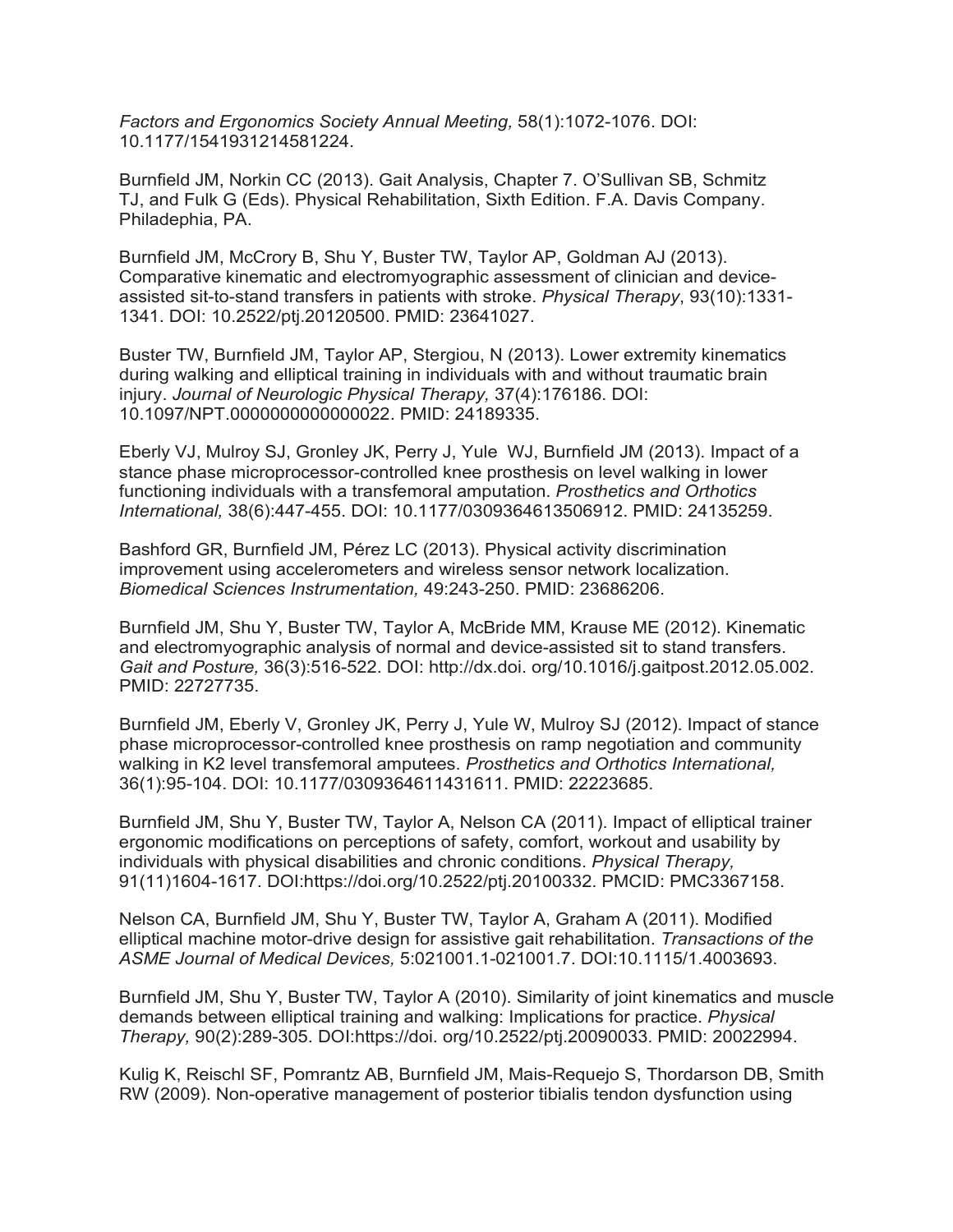orthoses and resistive exercise: A randomized clinical trial. *Physical Therapy,* 89:26-36. DOI: 10.2522/ptj.20070242. PMID: 19022863.

Kulig K, Burnfield JM (2008). The role of biomechanics in orthopedic and neurological rehabilitation. *Acta of Bioengineering and Biomechanics,* 10:1-14. PMID: 19031992.

Bashford GR, Tomsen N, Arya S, Burnfield JM, Kulig K (2008). Tendinopathy discrimination by use of spatial frequency parameters in ultrasound B-mode images. *IEEE Transactions on Medical Imaging,* 27(5):608-615. DOI: 10.1109/TMI.2007.912389. PMID: 18450534.

Sasaki K, Neptune RR, Burnfield JM, Mulroy SJ (2008). Muscle contributions to body support and propulsion in toe walking. *Gait and Posture,* 27:440-446. DOI: 10.1016/j.gaitpost.2007.05.012.

Burnfield JM, Powers CM (2007). The role of center of mass kinematics in predicting peak utilized coefficient of friction during walking. *Journal of Forensic Sciences,*  52(6):1328-1333. PMID: 17868269.

Burnfield JM, Jorde AG, Augustin TR, Augustin TA, Bashford GR (2007). Variations in plantar pressure variables across five cardiovascular exercises. *Medicine and Science in Sports and Exercise,* 39(11):2012-2020. PMID: 17986910.

Neptune RR, Burnfield JM, Mulroy SJ (2007). The neuromuscular demands of toe walking: A forward dynamics simulation analysis. *Journal of Biomechanics,* 40(6):1293- 1300. DOI: 10.1016/j.jbiomech.2006.05.022.

Burnfield JM, Powers CM (2006). Prediction of slips: An evaluation of utilized coefficient of friction and available slip resistance. *Ergonomics,* 49(10):982-995. DOI: 10.1080/00140130600665687. PMID: 16803728.

Kulig K, Pomrantz AB, Burnfield JM, Reischl SF, Mais-Requejo S, Thordarson DB, Smith RW (2006). Non-operative management of posterior tibialis tendon dysfunction: design of a randomized clinical trial [NCT00279630]. *BMC Musculoskeletal Disorders,* 7:49. DOI: 10.1186/1471-2474-7-49. PMID: 16756656.

Burnfield JM, Powers CM (2006). Normal and Pathological Gait, Chapter 16. In Placzek J, Boyce D (Eds). *Orthopaedic Physical Therapy Secrets, Second Edition.* Elsevier, Inc. Philadelphia, PA.

Mohamed OS, Cerny K, Jones W, Burnfield JM (2005). Effect of terrain on foot pressures during walking. *Foot and Ankle International,* 26(10):859-869. PMID: 16221460.

Burnfield JM, Tsai Y-J, Powers CM (2005). Comparison of utilized coefficient of friction during different walking tasks in persons with and without a disability. *Gait and Posture,* 22(1):82-88. PMID: 15996597.

Kulig K, Burnfield JM, Reischl S, Requejo SM, Blanco, CE, Thordarson, DB (2005). Effect of foot orthoses on tibialis posterior activation in persons with pes planus. *Medicine and Science in Sports and Exercise,* 37(1):24-29. DOI: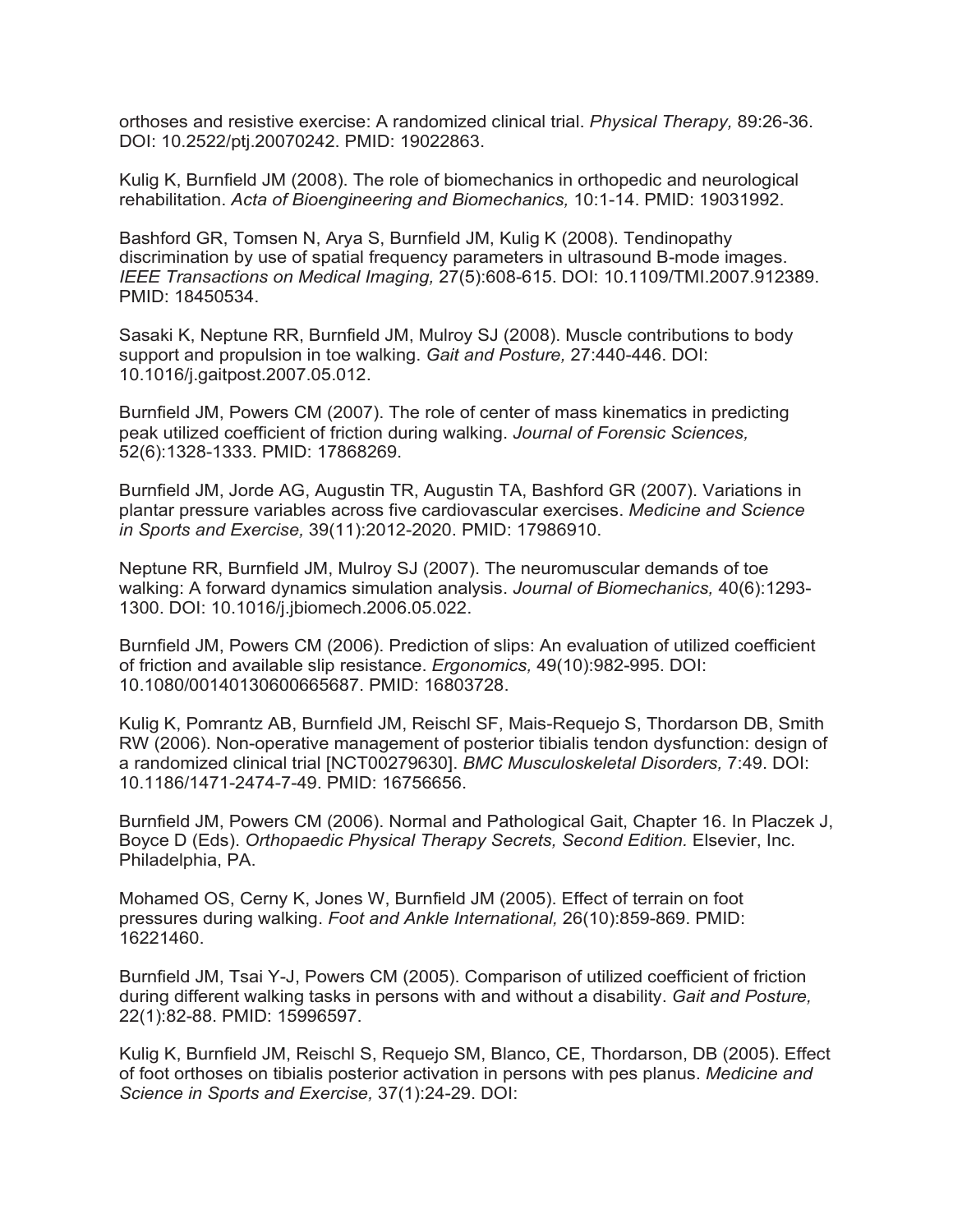10.1249/01.mss.0000150073.30017.46. PMID: 15632663.

Perry J, Burnfield JM, Newsam CJ, Conley P (2004). Energy expenditure and gait characteristics of a person with bilateral amputations walking with the "C-Leg" compared to stubby and conventional articulating prostheses. *Archives of Physical Medicine and Rehabilitation,* 85(10):1711-1717. DOI: 10.1016/j.apmr.2004.02.028. PMID: 15468036.

Burnfield JM, Few CD, Mohamed OS, Perry J (2004). The influence of velocity and footwear on walking plantar pressures in the older adult. *Clinical Biomechanics,* 19(1):78- 84. PMID: 14659934.

Perry J, Weiss W, Burnfield JM, Gronley JK (2004). The supine hip extensor manual muscle test. *Archives of Physical Medicine and Rehabilitation,* 85(8):1345-1350. DOI: 10.1016/j.apmr.2003.09.019. PMID: 15295763.

Kulig K, Burnfield JM, Requejo SM, Sperry M, Terk MR (2004). Selective activation of the tibialis posterior: Evaluation by Magnetic Resonance Imaging. *Medicine & Science in Sports & Exercise,* 36(5):862-867. DOI: 10.1249/01.mss.0000126385.12402.2e. PMID: 15126722.

Burnfield JM, Powers CM (2003). Influence of age and gender on utilized coefficient of friction during walking at different speeds. *Metrology of Pedestrian Locomotion and Slip Resistance,* STP #1424:3-16.

Perry J, Burnfield JM, Gronley JK, Mulroy SJ (2003). Toe walking: Muscular demands at the ankle and knee. *Archives of Physical Medicine and Rehabilitation,* 84:7-16. DOI: 10.1053/apmr.2003.50057. PMID: 12589614.

Powers CM, Burnfield JM, Lim P, Brault JR, Flynn JE (2002). Utilized coefficient of friction during walking: Static estimates exceed measured values. *Journal of Forensic Sciences,* 47(6):1303-1308. PMID: 12455654.

Bober T, Kulig K, Burnfield JM, Pietraszewski B (2002). Development of predictive equations for dynamic torque characteristics generated by appendicular musculature. *Acta of Bioengineering and Biomechanics,* 4(2):49-60.

Burnfield JM, Josephson KR, Powers CM, Rubenstein LZ (2000). The influence of lower extremity joint torque on gait characteristics in elderly men. *Archives of Physical Medicine and Rehabilitation,* 81(9):1153-1157. DOI: 10.1053/apmr.2000.7174. PMID: 10987153.

#### **SELECTED ABSTRACTS**

Burnfield JM, Votto JJ, Hays A, Stuart M, Lewis LL, Prettyman E (2021). Six Minute Walk Test changes during long-term acute care hospital rehabilitation for patients post COVID-19. *ACRM 98th Annual Conference.* Virtual Online. September 27, 2021.

Cesar GM, Lee M, DiFuria S, Buster TW, Burnfield JM (2022). Accuracy of commerciallyavailable step-count device for children with neurologic-induced gait limitations: Pilot study.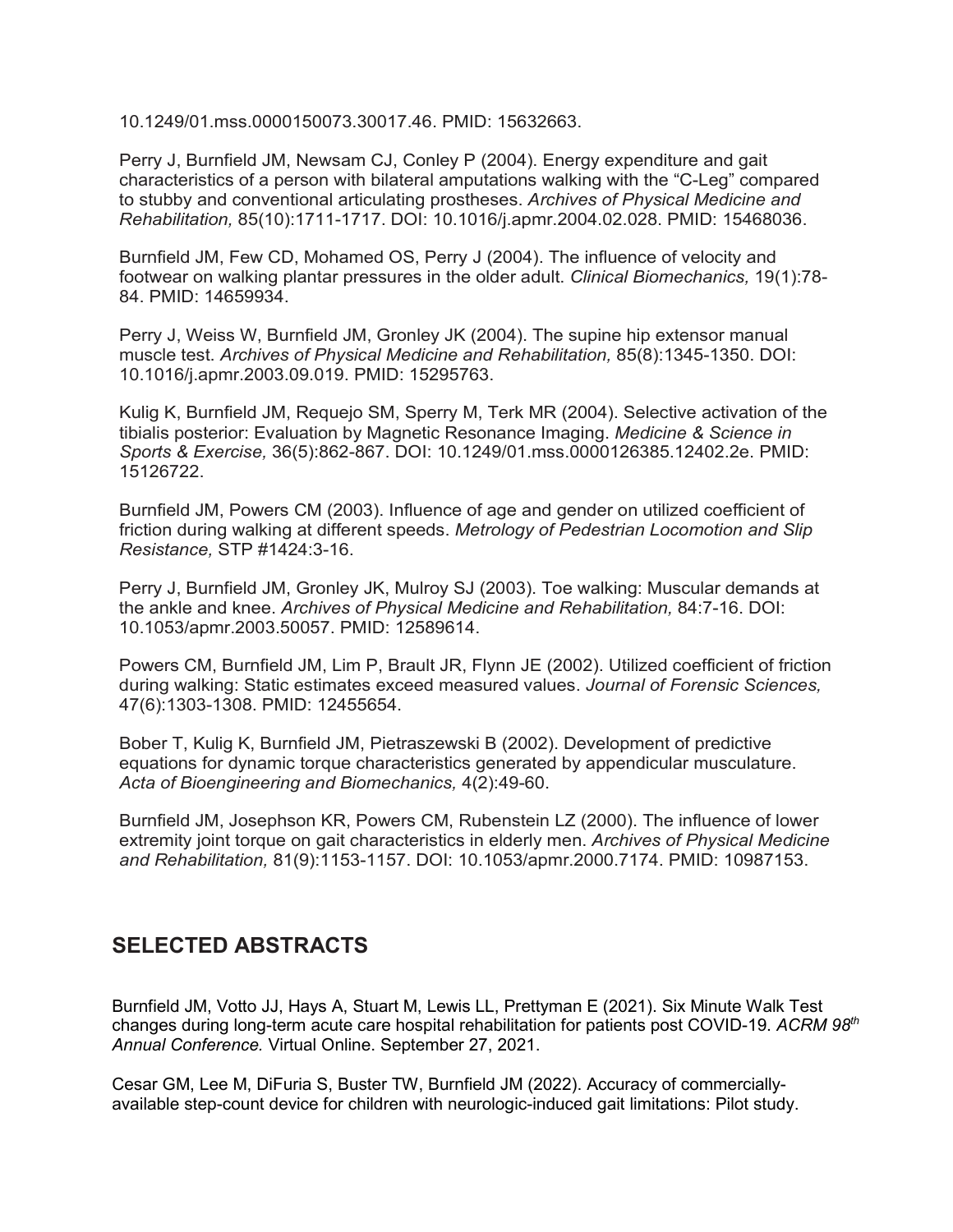Accepted, *American Physical Therapy Association's Combined Sections Meeting*. San Antonio, TX. February 3, 2022.

Shah S, Buster TW, Mohammadzadeh Gonabadi A, Cesar GM, Burnfield JM (2021). Comparison of lower extremity joint movement variability during motor-assisted elliptical exercise and treadmill walking. Accepted, *American Academy of Physical Medicine and Rehabilitation 2021 Annual Assembly*. Nashville, TN. November 11-14, 2021.

Pusnik Z, Nelson CA, Burnfield JM, Buster TW (2021). Kinematic synthesis of gait correction for a rehabilitation machine. Accepted, *ASME 2021 International Design Engineering Technical Conferences and Computers and Information in Engineering Conference* [IDETC/CIE2021]. Accepted for Virtual Online. August 17-21, 2021.

Nimmo SM, Catcher BJ, White HJ, Buster TW, Cesar GM, Burnfield JM (2021). Impact of backward motor-assisted elliptical training on upper extremity muscle activation patterns when using reciprocally moving handles. *Archives of Physical Medicine and Rehabilitation,* 102(4):e11-12. DOI: https://doi.org/10.1016/j.apmr.2021.01.037.

Cesar GM, Buster TW, Patten A, Perlaki BA, Burnfield JM (2021). Reliability and accuracy of commercially-available wrist step-count device for children and adolescents with neurologicinduced gait impairment. *Archives of Physical Medicine and Rehabilitation,* 102(4):e14. DOI: https://doi.org/10.1016/j.apmr.2021.01.045.

Baker BC, Burnfield JM, Buster TW, Cesar GM, Mestelle Z, Mestelle CR (2020). Comparison of lower extremity joint kinematics and electromyographic demands during backward walking and reverse motor-assisted elliptical training. *Physical Medicine and Rehabilitation,* 12(S1)(suppl 1).

Jacobsen A, Buster TW, Cesar GM, Burnfield JM (2020). Comparison of electromyographic demands on trunk musculature during forward and reverse motor-assisted elliptical training. *Archives of Physical Medicine and Rehabilitation*, 101(12):e134. DOI: 10.1016/j.apmr.2020.10.026.

Nalamasu R, Schwery NA, Rasmussen CM, Buster TB, Cesar GM, Burnfield JM (2020). Motorassistance and resistance during elliptical training alter upper extremity muscle activation patterns when using reciprocally moving handles. *Physical Medicine and Rehabilitation,* 12(S1)(suppl 1).

Williams N, Burnfield J, Kohel K, Hatton-Bowers H, Buster T (2019). Understanding and supporting the wellbeing of informal caregivers in medical rehabilitation settings. *National Council on Family Relations.* Fort Worth, TX. November 20-23, 2019.

Nelson CA, Bruckner MA, Chae JS, Burnfield JM, Buster TW, Cesar GM, Pfeifer CM, Dasgupta P (2019). Design and kinematics of a modular robot for assistive tasks for the disabled [IDETC2019-98011]. *Proceedings of the ASME 2019 International Design Engineering Technical Conferences and Computers and Information in Engineering Conference [IDETC/CIE2019].* DOI: 10.1115/DETC2019-98011.

Nelson CA, Bruckner MA, Chae JS, Burnfield JM, Buster TW, Cesar GM, Pfeifer CM, Dasgupta P (2019). Modular self-reconfigurable robot for autonomous rehabilitation assistance in daily living tasks for spinal cord injury patients [DMD2019-3240].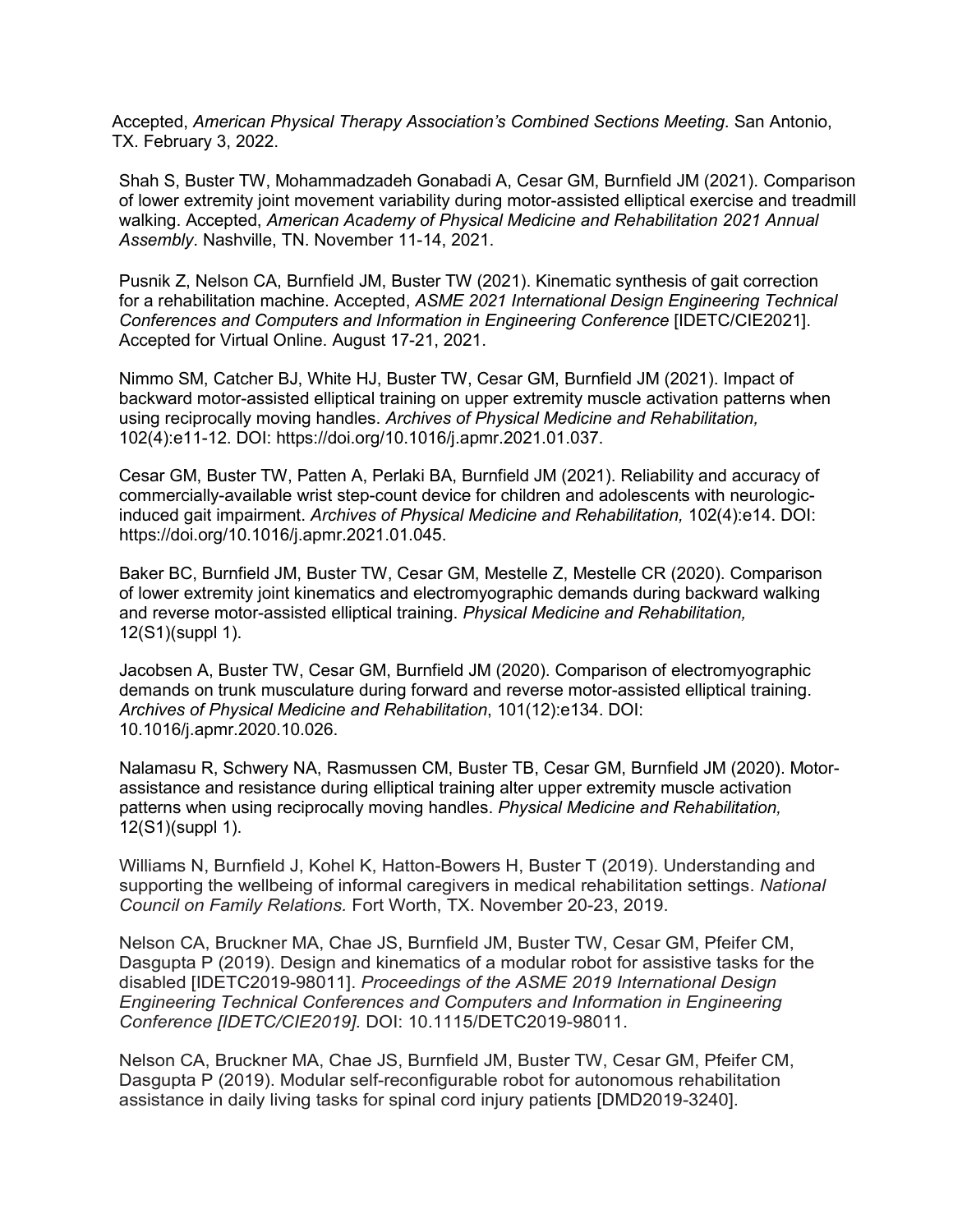*Proceedings of the 2019 Design of Medical Devices Conference.* DOI: https://doi.org/10.1115/DMD2019-3240.

Dasgupta P, Mishra A, Nelson C, Burnfield J (2019). Towards intelligent semi-autonomous control of a modular robot for human mobility assistance. *2019 Do Good Robotics Symposium (DGRS'19).* University of Maryland, College Park, MD. October 3-4, 2019.

Pfeifer CM, Luzum J, Claycomb M, Burnfield JM (2019). The Pressure is on to take the pressure off! *2019 Safe Patient Handling and Mobility/Falls (SPHM) Conference.* Orlando, FL. March 4-8, 2019.

Pfeifer CM, Whorley BA, Buster TW, Cesar GM, Burnfield JM (2018). Investigation of center of pressure during gait and motor-assisted elliptical training in adults. *Archives of Physical Medicine and Rehabilitation,* 99(12):e206. DOI: https://doi.org/10.1016/j.apmr.2018.09.052.

Burnfield JM, Cesar GM, Buster TW, Pfeifer CM, Anglehart CM, Klem CJ, Dasgupta P, Nelson CA (2018). Perceived value of modular self-reconfigurable robot for reaching/retrieving by individuals with SCI. *Archives of Physical Medicine and Rehabilitation,* 99(12):e209-210. DOI: https://doi.org/10.1016/j.apmr.2018.09.063.

Huang C-K, Buster TW, Siu K-C, Burnfield JM (2018). Combining virtual reality gaming with motor-assisted elliptical impacts children's engagement in exercise. *Archives of Physical Medicine and Rehabilitation,* 99(12):e195. DOI: https://doi.org/10.1016/j.apmr.2018.09.020.

Cesar GM, Irons SL, Garbin A, Eckels E, Buster TW, Burnfield JM (2017). Child with traumatic brain injury improved gait abilities following intervention with pediatric motorassisted elliptical training: A case report. *Journal of Neurologic Physical Therapy,* 41(1):84. DOI: 10.1097/NPT.0000000000000156.

Irons SL, Burnfield JM, Buster TW, Karkowski-Schelar E, Johns E (2016). Individuals with multiple sclerosis improved walking endurance and decreased fatigue following motorassisted elliptical training intervention. *Archives of Physical Medicine and Rehabilitation,* 97(10):e34. DOI: [http://dx.doi.org/10.1016/j.apmr.2016.08.100.](http://dx.doi.org/10.1016/j.apmr.2016.08.100)

Burnfield JM, Buster TW, Irons SL, Cesar GM, Nelson CA, Rech NR, Nichols EM (2016). Pediatric walking vs. training on prototype motor-assisted elliptical: Kinematic comparison at self-selected comfortable speed. *Archives of Physical Medicine and Rehabilitation,* 97(10):e99. DOI: [http://dx.doi.org/10.1016/j.apmr.2016.08.306.](http://dx.doi.org/10.1016/j.apmr.2016.08.306)

Burnfield JM, Irons SL, Cesar GM, Buster TW, Khot R, Nelson CA (2016). Pedi-ICARE training improves walking and endurance of child with cerebral palsy. *Archives of Physical Medicine and Rehabilitation,* 97(12):e19-e20. DOI: [http://dx.doi.org/10.1016/j.apmr.2016.09.053.](http://dx.doi.org/10.1016/j.apmr.2016.09.053)

Burnfield JM, Buster TW, Irons SL, Rech N, Cesar GM, Pfeifer CM, Nelson CA (2016). Pediatric Intelligently Controlled Assistive Rehabilitation Elliptical for walking and fitness: Prototype development and biomedical analysis. *RESNA/NCART (Rehabilitation Engineering Society of North America/National Coalition for Assistive and Rehab Technology) 2016 Annual Convention.* Arlington, VA. July 10-14, 2016.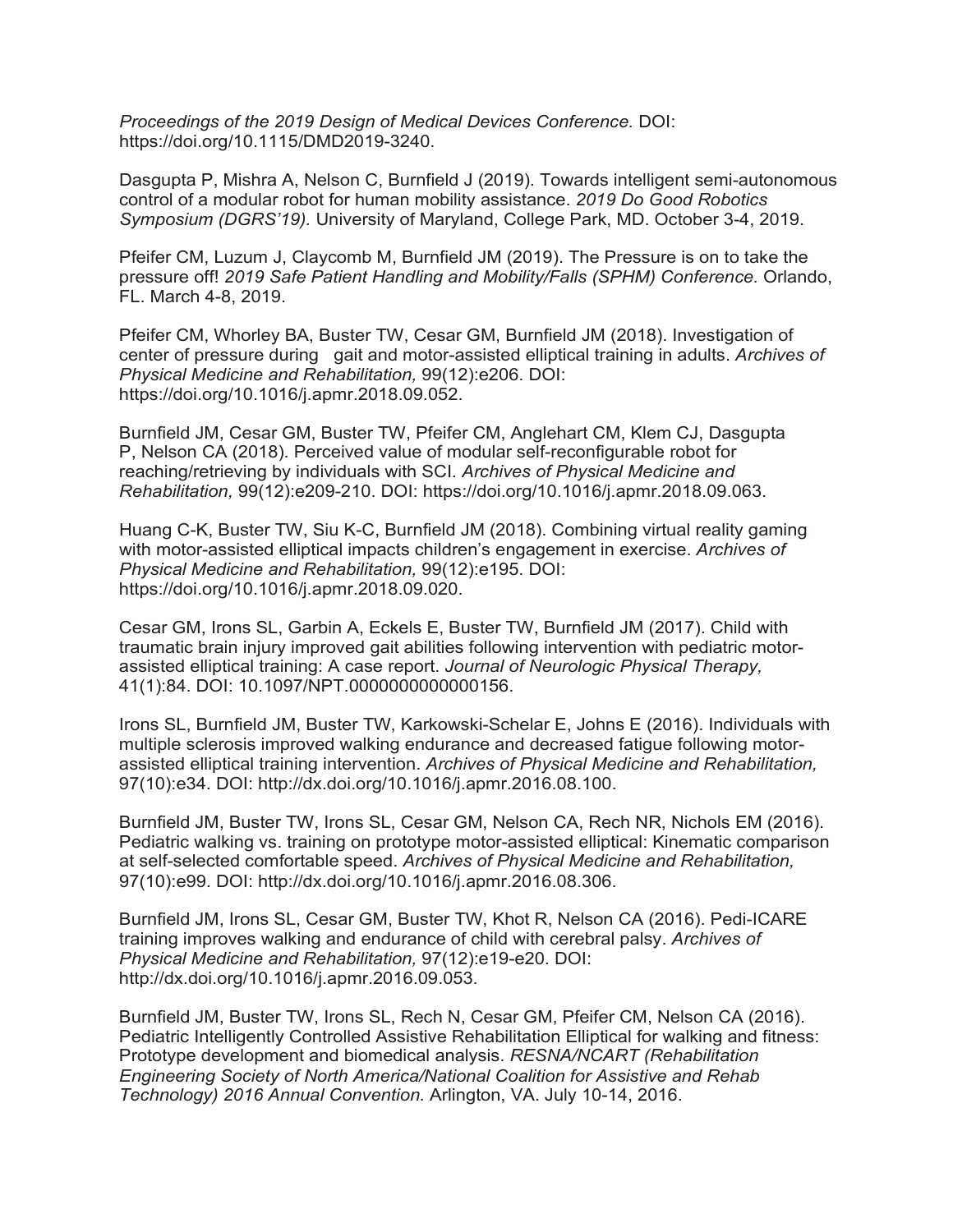Pfeifer CM, Burnfield JM, Kota S, Buster TW, Irons SL, Rowen DA, Nelson CA (2016). Positive reinforcement system design for therapeutic devices. *RESNA/NCART (Rehabilitation Engineering Society of North America/National Coalition for Assistive and Rehab Technology) 2016 Annual Convention.* Arlington, VA. July 10-14, 2016.

Pfeifer CM, Burnfield JM, Kota S, Buster TW, Irons SL, Sulski C, Nelson CA (2016). Design of a custom heart rate control system for the Pediatric Intelligently Controlled Assistive Rehabilitation Elliptical [Abstract]. *RESNA/NCART (Rehabilitation Engineering Society of North America/National Coalition for Assistive and Rehab Technology) 2016 Annual Convention.* Arlington, VA. July 10-14, 2016.

Buster TW, Burnfield JM, Irons SL, Nelson CA, Trejo LH, Leutzinger TJ (2016). Pediatric walking vs. training on a prototype motor-assisted elliptical: Kinematic and EMG comparisons at self-selected fast speeds. Conference proceedings, *2016 Annual Meeting Gait and Clinical Movement Analysis Society.* Memphis, TN. May 17-20, 2016.

Stolle CJ, Nelson CA, Burnfield JM, Buster TW (2016). Improved design of a gait rehabilitation robot. Conference proceedings, *5th International Workshop on Medical and Service Robots (MESROB 2016).* Graz, Austria. July 4-6, 2016.

Burnfield JM, Irons SL, Buster TW (2016). Individual with progressive supranuclear palsy demonstrates improvements in walking distance and efficiency following a motor-assisted elliptical training intervention. *9th World Congress for Neurorehabilitation.* Philadelphia, PA. May 12, 2016.

Burnfield JM, Buster TW, Irons SL (2016). Individuals post stroke improved walking endurance and efficiency following motor-assisted elliptical training intervention. *9th World Congress for Neurorehabilitation.* Philadelphia, PA. May 12, 2016.

Buster TW, Lowndes BR, Burnfield JM (2016). Computerized dynamic posturography detects balance deficits and is robust to ceiling effects for individuals with chronic severe TBI. *9th World Congress for Neurorehabilitation.* Philadelphia, PA, May 12, 2016.

Buster TW, Burnfield JM (2016). Movement variability during walking and elliptical exercise for individuals with chronic severe traumatic brain injuries. *9th World Congress for Neurorehabilitation.* Philadelphia, PA. May 12, 2016.

Molfese PJ, Ledwidge P, Zosky J, Masterson C, Shattuck J, Patterson J, Honaker JA, Burnfield JM, Maerlender A, Molfese DL (2016). Cortical thickness differences in retired athletes with and without history of concussion. *22nd Annual Meeting of the Organization for Human Brain Mapping.* Geneva, Switzerland. June 27, 2016.

Patterson J, Bassett A, Twedt M, Bashford G, Burnfield J, Cesar G, Hasenkamp R, Honaker J (2016). Vestibular and balance function in former collegiate athletes. *Eighth Annual Meeting of the American Balance Society.* Scottsdale, AZ. March 1-2, 2016.

Rasmussen CM, Duncan ZE, Edwards H, Burnfield JM, Cesar GM (2016). Lower extremity postural and force imbalance between healthy and injured football athletes. Proceedings, *American Society of Biomechanics Annual Conference.* Raleigh, NC. August 2-5, 2016.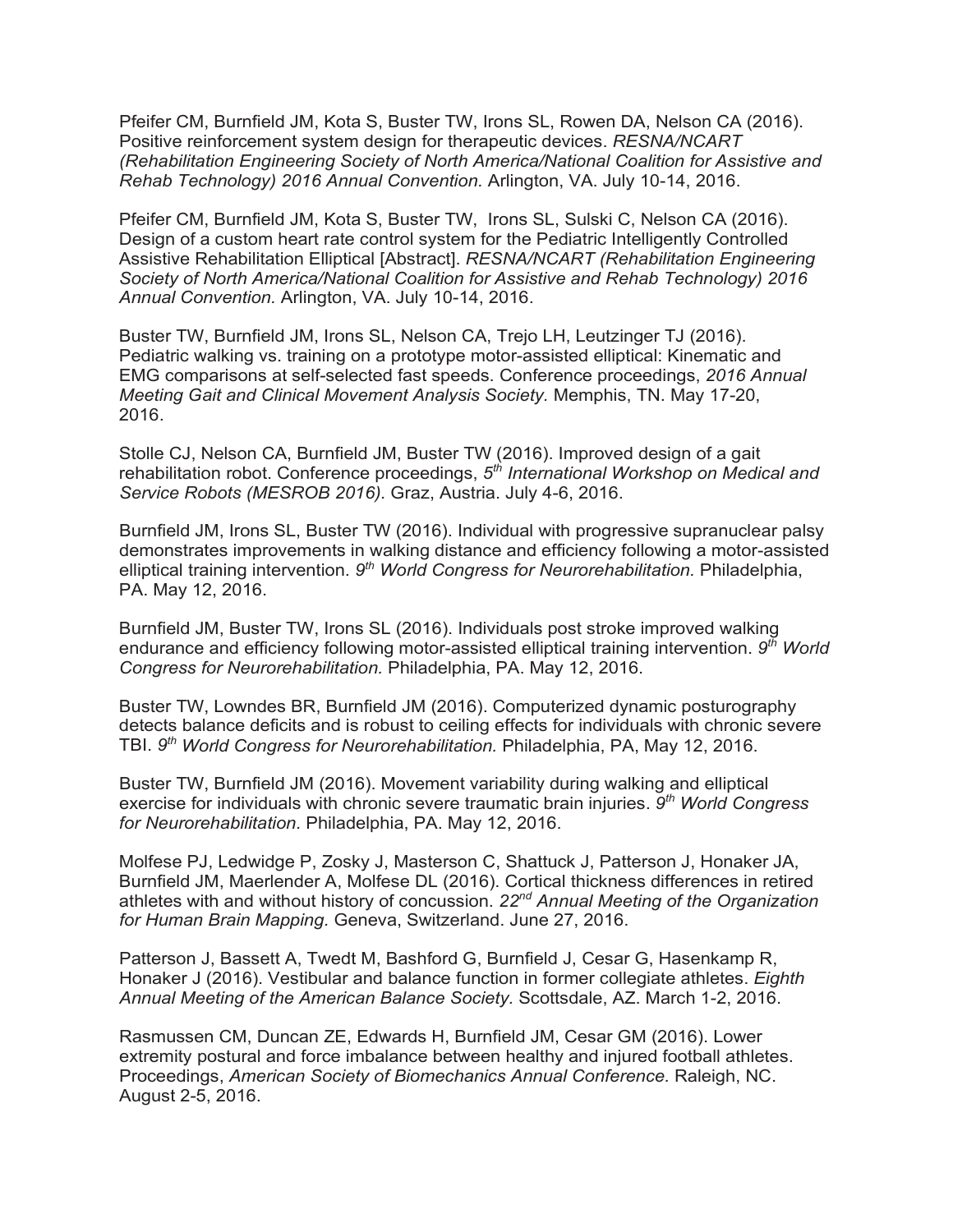Edwards H, VanLent A, Rasmussen CM, Burnfield JM, Cesar GM (2016). Triple hop for distance as a measure of athletic performance. *Medicine and Science in Sports and Exercise,* 48:5 Supplement 1:1043. DOI: 10.1249/01.mss.0000488140.36006.c7.

Duncan ZE, Tomasevicz CL, Burnfield JM, Cesar GM (2016). Kinematic comparison between drop jump and vertical jump: Implications for ACL risk of injury assessment. *Medicine and Science in Sports and Exercise,* 48:5 Supplement 1:734. DOI: 10.1249/01.mss.0000487203.72972.96.

Nelson CA, Stolle CJ, Burnfield JM, Buster TW (2015). Synthesis of a rehabilitation mechanism replicating normal gait [Technical Paper]. *Proceedings of the 14th International Federation for the Promotion of Mechanism and Machine Science World Congress 2015,* 71-78. DOI: 10.6567/IFToMM.14TH.WC.OS1.016. Taipei, Taiwan.

Pfeifer CM, Burnfield JM, Twedt MH, Cesar GM, Hasenkamp RM, Hawks JA (2015). Post processing technique for approximating projectile trajectory in 3D space. *Conference Proceedings, American Society of Biomechanics 39th Annual Meeting,* 1316-1317. Columbus, Ohio.

Trejo LH, Buster TW, Stolle CJ, Nelson CA, Burnfield JM (2014). Influence of rocker and crank arm lengths on Intelligently Controlled Assistive Rehabilitation Elliptical (ICARE) coupler trajectories. *Proceedings, Midwest Biomedical Engineering Career Conference (MBECC) 2014,* 31. Detroit, MI.

Bethoux F, Rogers H, Nolan K, Abrams G, Annaswamy T, Brandstater M, Browne B, Burnfield JM, Feng W, Freed M, Geis C, Greenberg J, Gudesblatt M, Ikramuddin F, Jayaraman A, Kautz S, Lutsep H, Madhavan S, Meilahn J, Pease W, Rao N, Seetharama S, Sethi P, Turk M, Wallis RA, Kufta C (2013). Randomized Controlled Trial of Peroneal Nerve Functional Electrical Stimulation versus Ankle-Foot Orthosis in Chronic Stroke. *Archives of Physical Medicine and Rehabilitation,* 94(10):e30.

Bashford GR, Burnfield JM, Pérez LC (2013). Physical activity discrimination improvement using accelerometers and wireless sensor network localization. *50th International ISA Biomedical Sciences Instrumentation Symposium / Rocky Mountain Bioengineering Symposium.* Colorado Spring, CO.

Burnfield JM, Nelson CA, Buster TW, Taylor AP (2012). Affordable technology addresses walking and fitness deficits across rehabilitation continuum of care. *10th Annual Conference of the American Medical Rehabilitation Providers Association.* San Diego, CA.

Watt BP, Burnfield JM, Truemper EJ, Buster TW, Bashford GR (2012). Monitoring cerebral hemodynamics with transcranial doppler ultrasound during cognitive and exercise testing in adults following unilateral stroke*. 34th Annual International IEEE Engineering in Medicine and Biology Conference.* San Diego, CA.

Yeseta MC, Taylor AP, Buster TW, Shu Y, Burnfield JM (2012). Exercise endurance and functional mobility improve for individuals with physical disabilities after training on a motorized elliptical. Online proceedings, *Rehabilitation Engineering and Assistive Technology Society of North America's 2012 Annual Conference.*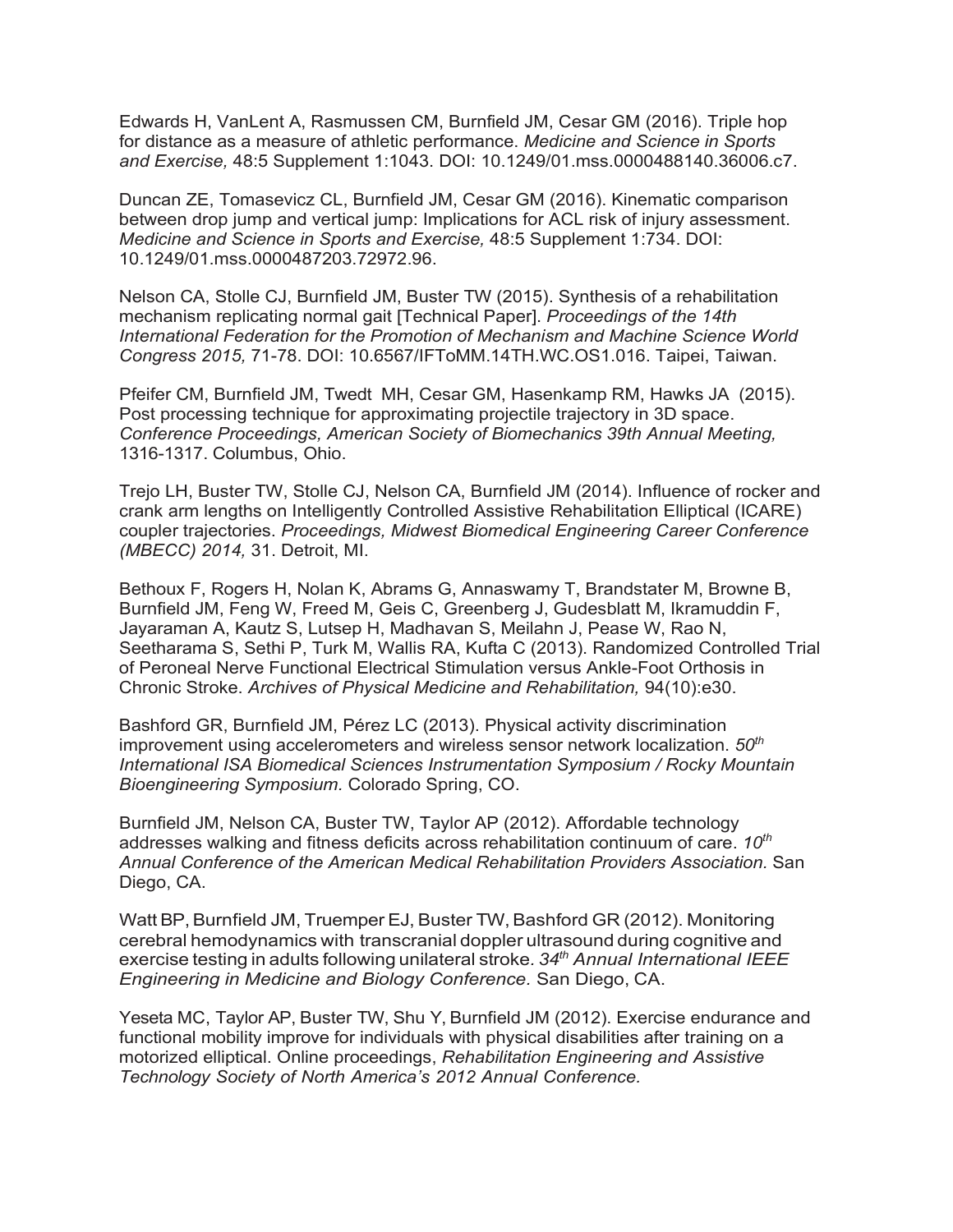Nelson, CA. Burnfield JM (2012). Improved elliptical trainer biomechanics using a modified Cardan gear. Proceedings of *the ASME 2012 International Design Engineering Technical Conference & Computers and Information in Engineering Conference* [Conference Paper #: DETC2012-70439]. Chicago, IL.

Burnfield JM, Yeseta M, Buster TW, Taylor AP, Shu Y (2012). Individuals with physical limitations can benefit from training on a motorized elliptical for community-based exercise. *Medicine and Science in Sports and Exercise,* 45(5 Supplement), pg. S360.

Taylor AP, Lowndes BR, Buster TW, Shu Y, Burnfield JM (2012). Speed's impact on pedar pressures at varying levels of body weight supported ICARE training. Proceedings, *Gait and Clinical Movement Analysis Society 2012 Annual Meeting,* pgs. 139-140.

Shu Y, Taylor AP, Buster TW, Burnfield JM (2012). Clinicians' motion and muscle activation patterns during body weight support treadmill training. Proceedings, *Gait and Clinical MovementAnalysis Society 2012 Annual Meeting,* pgs. 230-231.

Buster TW, Goulet C, Shafer D, Burnfield JM (2012). Comparison of kinematic demands of walking and elliptical training between individuals with and without mild to moderate multiple sclerosis. Proceedings, *Gait and Clinical Movement Analysis Society 2012 Annual Meeting,* pgs. 232-233.

Burnfield JM, Hildner GA, Buster TW, Taylor AP, Shu Y (2011). Speed's impact on muscle demands during partial body weight supported training on a motorized elliptical. *Archives of Physical Medicine and Rehabilitation,* 92(10):1700. DOI: [http://dx.doi.org/10.1016/j.apmr.2011.07.045.](http://dx.doi.org/10.1016/j.apmr.2011.07.045)

Burnfield JM, Taylor AP, Buster TW, Shu Y, Goldman AJ, Nelson CA (2011). Use of Intelligently Controlled Assistive Rehabilitation Elliptical Trainer to Improve Walking and Fitness during Acute Stroke Rehabilitation. *Stroke,* 42(3):e326.

Goldman AJ, Buster TW, Taylor AP, Ediger MJ, Shu Y, Burnfield JM (2011). Muscle Demands of Device Assisted versus Clinician Assisted Sit-to-stand Transfers: Implications for Stroke Rehabilitation. *Stroke,* 42(3):e326-327.

Burnfield JM, Goulet C, Buster TW, Cassel AJ, Mills J, Seow CM (2011). Comparison of velocity, muscle demands and perceived exertion during elliptical training and treadmill walking in individuals with and without multiple sclerosis. *Annual Combined Sections Meeting of the American Physical Therapy Association.*

Burnfield JM, Shu Y, Buster TW, Taylor AP, Merriman L, Nelson CA (2010). Comparison of lower extremity electromyographic (EMG) demands during ICARE training and walking. Online Proceedings, *American Society of Biomechanics 34th Annual Meeting,* pgs. 334-335.

Buster TW, Taylor AP, Frazier M, Burnfield JM (2010). Kinematic analysis of five cardiovascular exercises. Online Proceedings, *American Society of Biomechanics 34th Annual Meeting,* pgs. 324-325.

Hueftle AM, Balogh BJ, Taylor AP, Goldman AJ, Buster TW, Burnfield JM (2010). Stroke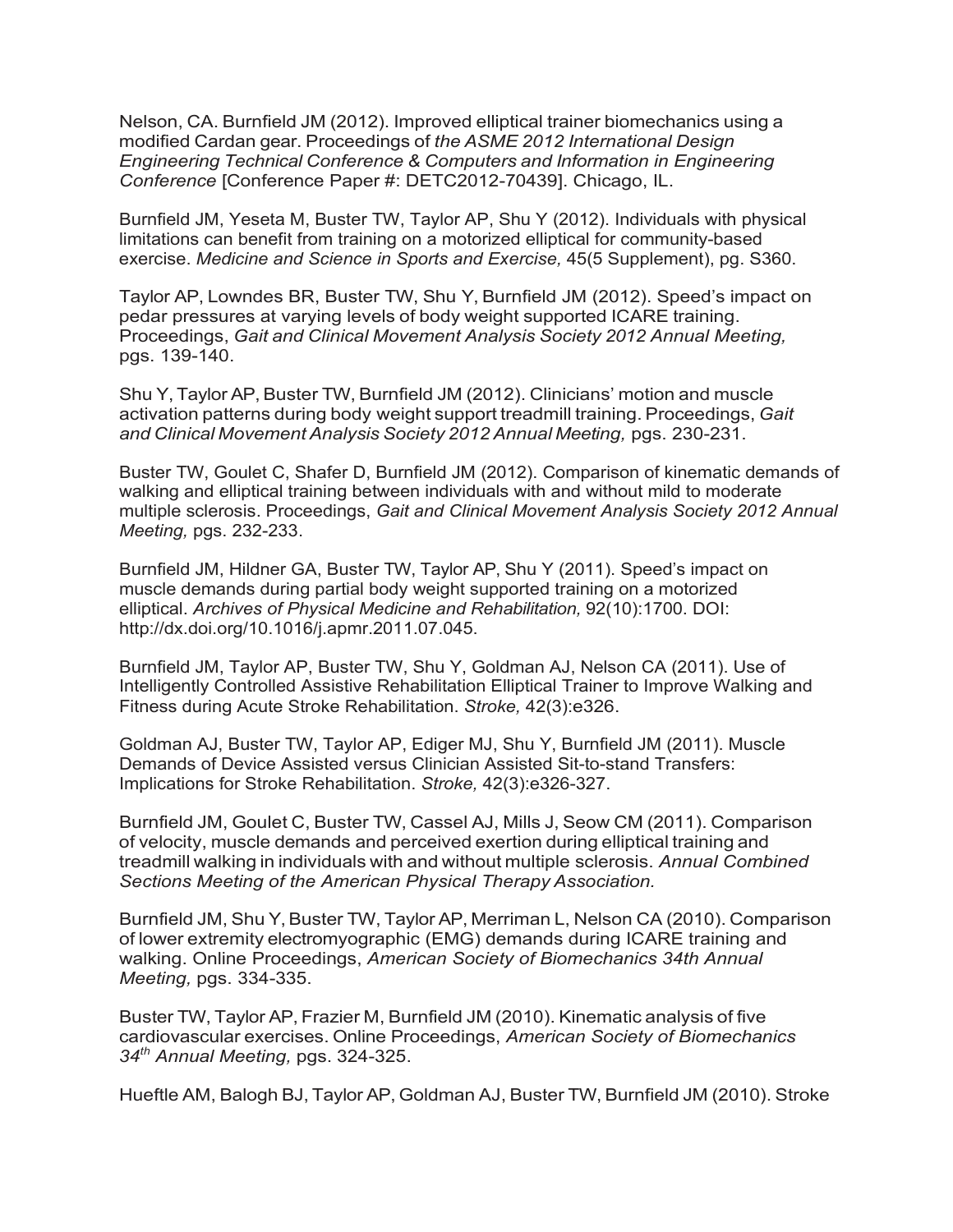rehabilitation: A kinematic analysis of device-assisted and clinician-assisted sit-to-stand transfers. Online Proceedings, *American Society of Biomechanics 34th Annual Meeting,* pgs. 310-311.

Burnfield JM, Buster TW, Taylor A, Keenan S, Shu Y, Nelson CA (2010). Intelligently Controlled Assistive Rehabilitation Elliptical (ICARE) training: An analysis of lower extremity electromyographic (EMG) demands with varying levels of motor assistance. Online Proceedings, *Rehabilitation Engineering and Assistive Technology Society of North America's 2010 Annual Conference.*

Shu Y, Buster TW, Taylor A, Keenan S, Nelson CA, Burnfield JM (2010). Ergonomic redesign of elliptical trainer to promote greater safety, comfort and usability. Online Proceedings, *Rehabilitation Engineering and Assistive Technology Society of North America's 2010 Annual Conference.*

Burnfield JM, Rawat M, Song P, Arya S, Bashford GR, Kulig K (2010). Morphological adaptations in lower extremity tendons following spinal cord injury. *2010 Annual Combined Sections Meeting of the American Physical Therapy Association.*

Rawat M, Arya S, Song P, Burnfield JM, Bashford GR, Kulig K (2010). Macro and micro-morphology of Achilles tendon in runners with and without history of tendinopathy. *2010 Annual Combined Sections Meeting of the American Physical Therapy Association.*

Song P, Linstrom K, Boye J, Kulig K, Burnfield JM, Bashford G (2009). Tendinopathy discrimination using spatial frequency parameters and artificial neural networks. Proceedings, *2009 IEEE International Ultrasonics Symposium:* 1902-1905. DOI: 10.1109/ULTSYM.2009.5441973.

Provorse AR, Nelson C, Bashford GR, Burnfield JM, Kulig K (2009). An Under-Actuated 5-DOF robotic manipulator for ultrasound transducer guidance using a passive four-bar linkage [ASME Paper No. DETC2009-87479]. Proceedings, *2009 American Society of Mechanical Engineers (ASME) Mechanisms and Robotics Conference (ASME IDETC'09).* San Diego, CA. Aug 30-Sept 2, 2009.

Shu Y, Burnfield JM, Mirka GA (2009). An EMG assisted biomechanical model of lumbar spine with passive components. Online Proceedings, *American Society of Biomechanics 33rd Annual Meeting.*

McBride MM, Hueftle AM, Krause ME, Buster TW, Burnfield JM, Bashford GR, Taylor AP (2009). Safe patient handling: A kinematic analysis of device-assisted versus no device sitto-stand motion. Online Proceedings, *American Society of Biomechanics 33rd Annual Meeting.*

Burnfield JM, Roemmich RT, Scherr T, Buster TW (2009). Comparison of Vastus Lateralis and Medial Hamstring electromyographic activity across five cardiovascular exercises. *Supplement to Medicine and Science in Sports and Exercise,* 41(5):S568- 569.

Buster TW, Roemmich RT, Doher NJ, Burnfield JM (2009). Comparison of ankle muscle electromyographic activity across five cardiovascular exercises. *Supplement to Medicine*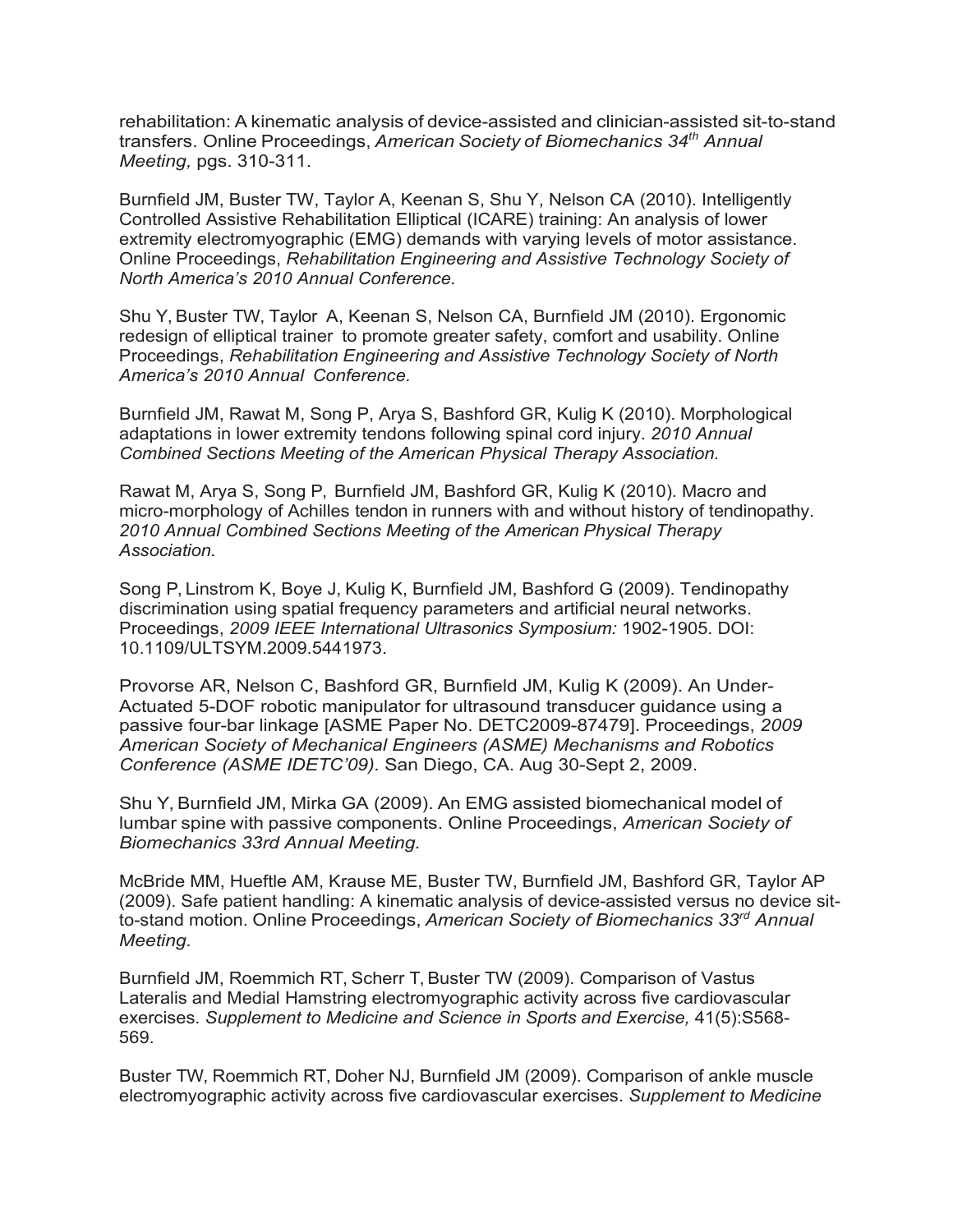*and Science in Sports and Exercise,* 41(5):S569.

Taylor AP, Buster TW, Barber BR, Burnfield JM (2009). Comparison of forefoot and heel pressures across fast walking and four elliptical trainer conditions. *Supplement to Medicine and Science in Sports and Exercise,* 41(5):S242.

Corbridge LM, Goldman AJ, Shu Y, Buster TW, Burnfield JM (2009). Clinician's muscle effort during partial body weight support treadmill training: Is it hard work? Presented, *American Physical Therapy Association's 2009 Annual Conference and Exposition.*

Goldman AJ, Corbridge LM, Buster TW, Burnfield JM (2009). Partial body weight support treadmill training during the acute phase of stroke recovery: Impact of training speed on non-hemiparetic limb stride characteristics and muscle demands. Presented*, American Physical Therapy Association's 2009 Annual Conference and Exposition.*

Burnfield JM, Barber BR, Buster TW, Taylor AP (2009). Plantar pressures vary across elliptical trainers and compared to walking. Proceedings, *2009 Gait and Clinical Movement Analysis Society 14th Annual Meeting.*

Buster TW, Goldman AJ, Corbridge LM, Shu Y, Burnfield JM (2009). Partial body weight support treadmill training: Clinician's upper extremity muscle activation during facilitation of hemiparetic limb movement. Proceedings, *2009 Gait and Clinical Movement Analysis Society 14th Annual Meeting,* pgs. 258-259.

Schmidt KL, Reichmuth S, Slusher N, Storz L, Burnfield JM (2009). Evaluating upper extremity function for participation in occupations. *Online Proceedings, 2009 Annual American Occupational Therapy Association 89th Annual Conference and Exposition.*

Burnfield JM, Corbridge LM, Goldman AJ, Rey ME, Ankeny AJ, Buster TW (2009). Influence of partial body weight support treadmill training walking speed on muscle activation and stride characteristics in adults with acute unilateral stroke. Presented, *2009 Annual Combined Sections Meeting of the American Physical Therapy Association.*

Kulig K, Burnfield JM (2008). Mechanistic and interventional aspects of movement disorders: The role of biomechanics. *Proceedings of the International Congress of the Polish Society of Biomechanics 2008,* pgs. 11-18.

Burnfield JM, Eberly VJ, Gronley JK, Mulroy SJ, Perry J, Yule W (2008). Ramp negotiation improved in K-2 level individuals with a transfemoral amputation when using a stance phase microprocessor-controlled prosthetic knee unit. Conference proceedings, *Gait and Clinical Movement Analysis Society 13th Annual Meeting. The Battlefield and Beyond: Fusing Technology with Function,* pgs. 120-121.

Eberly VJ, Gronley JK, Mulroy SJ, Perry J, Yule W, Burnfield JM (2008). Walking function improved during ambulation with a microprocessor-controlled knee prosthesis in K-2 level walkers. *Conference proceedings, Gait and Clinical Movement Analysis Society 13th Annual Meeting. The Battlefield and Beyond: Fusing Technology with Function,* pgs. 302-303.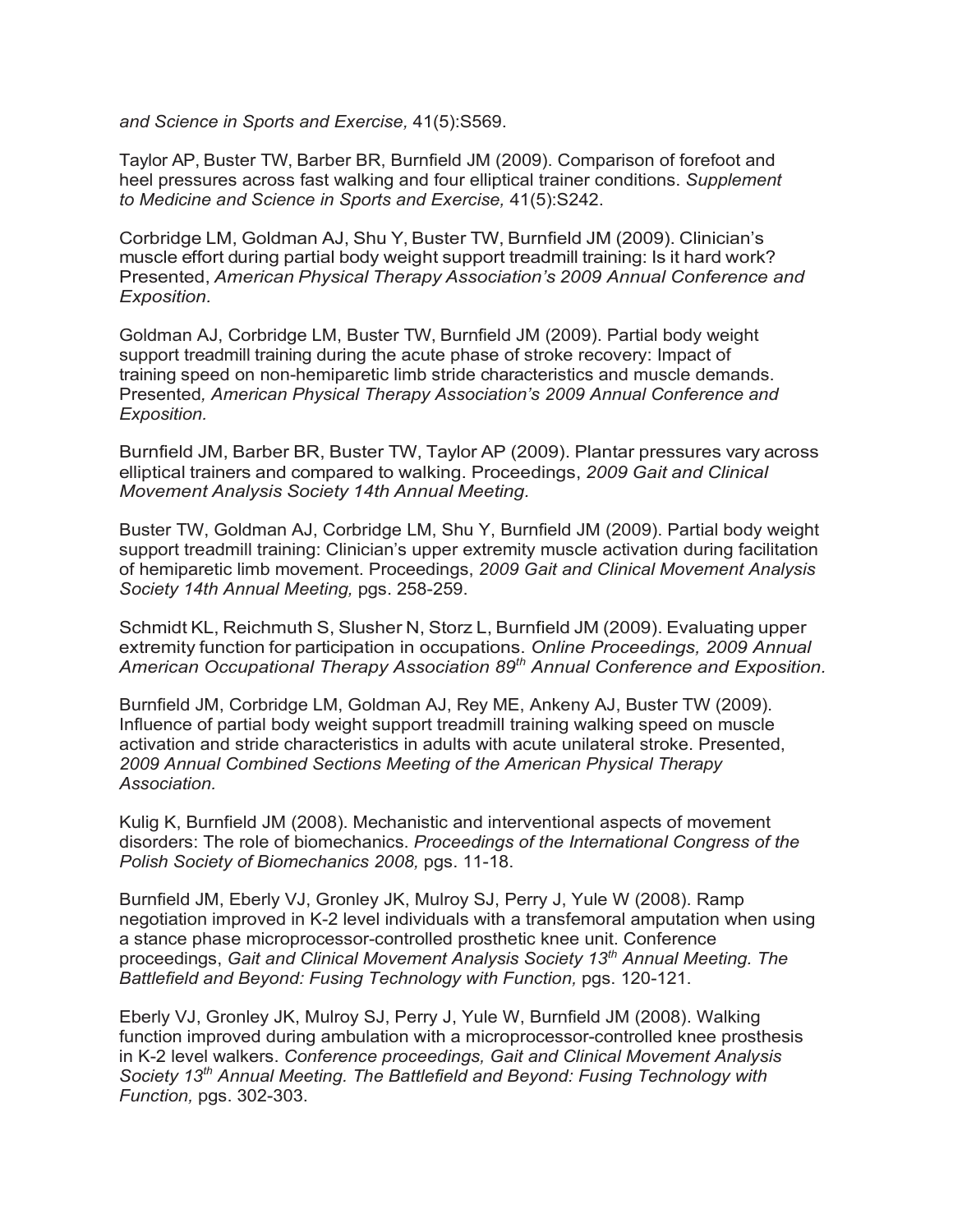Terryberry-Spohr LS, Burnfield JM (2008). Interdisciplinary management of concussive events in high school athletes: The importance of the neuropsychologist in detection and monitoring of concussive injuries. *Journal of the International Neuropsychological Society,* 14(S):241. Merit Award.

Eberly VJ, Gronley JK, Yule W, Perry J, Burnfield JM (2008). Walking function and stability enhanced in K-2 level individuals with transfemoral amputations when using a stance phase microprocessor-controlled prosthetic knee unit. *American Academy of Orthotists and Prosthetists 34th Annual Meeting and Scientific Symposium.*

Terryberry-Spohr L, Fager S, Burnfield JM (2007). A multidisciplinary approach to providing services across the healthcare continuum for persons with traumatic brain injury. Part I Prevention and early intervention of mild TBI and concussion: Part II New augmentative and alternative communication options for persons with severe traumatic brain injury; Part III Maximizing opportunities for participation, function, and health following discharge. Proceedings of the *5th Annual American Medical Rehabilitation Providers Educational Conference.*

Sasaki K, Neptune RR, Burnfield JM, Mulroy SJ (2007). Muscle contributions to bodysegment mechanical power during able-bodied toe walking. *Proceedings CD of the American Society of Biomechanics Annual Meeting.*

Sasaki K, Neptune RR, Burnfield JM, Mulroy SJ (2007). Muscle contributions to body support and forward propulsion with increasing walking speed. *Abstracts of 18th Conference of the International Society for Posture and Gait Research,* pgs. 159-160.

Burnfield JM, Buster TW, Provorse A, Takahashi S (2007). Muscular demands during elliptical training compared to over ground walking. *Physiotherapy,* 93(Supplement 1):S179.

Takahashi S, Burnfield JM, Buster TW, Provorse AR (2007). Comparison of gluteal muscle electromyographic activity across five cardiovascular exercises in healthy young adults. *Medicine and Science in Sports and Exercise,* Volume 39(5):S255.

Burnfield JM, Buster TW, Takahashi S (2007). Increased diabetic risk for individuals with disabilities: A need for adaptations and monitoring. *CDC's 30th Diabetes Translation Conference Looking Back and Moving Forward,* Abstract Book.

Bashford GR, Augustin TR, Jorde AG, Augustin TA, Burnfield JM (2007). Physical activity classification using linear discriminant analysis on Fourier parameters of accelerometer signals. *Proceedings CD, 2007 Institute for Biological Engineering (IBE) Meeting,* IBE Abstract #004.

Burnfield JM, Augustin TA, Augustin TR, Jorde AG, Riley S (2007). Variations in plantar pressure variables across cardiovascular exercises in middle-aged adults. *Journal of Orthopaedic & Sports Physical Therapy,* 37(1):A55.

Jorde AG, Ogren SR, Augustin TR, Augustin TA, Bashford GR, Burnfield JM (2006). Plantar pressure variations during exercise on four pieces of commercially available cardiovascular equipment. Proceedings CD, *American Society of Biomechanics 30th Annual Meeting.*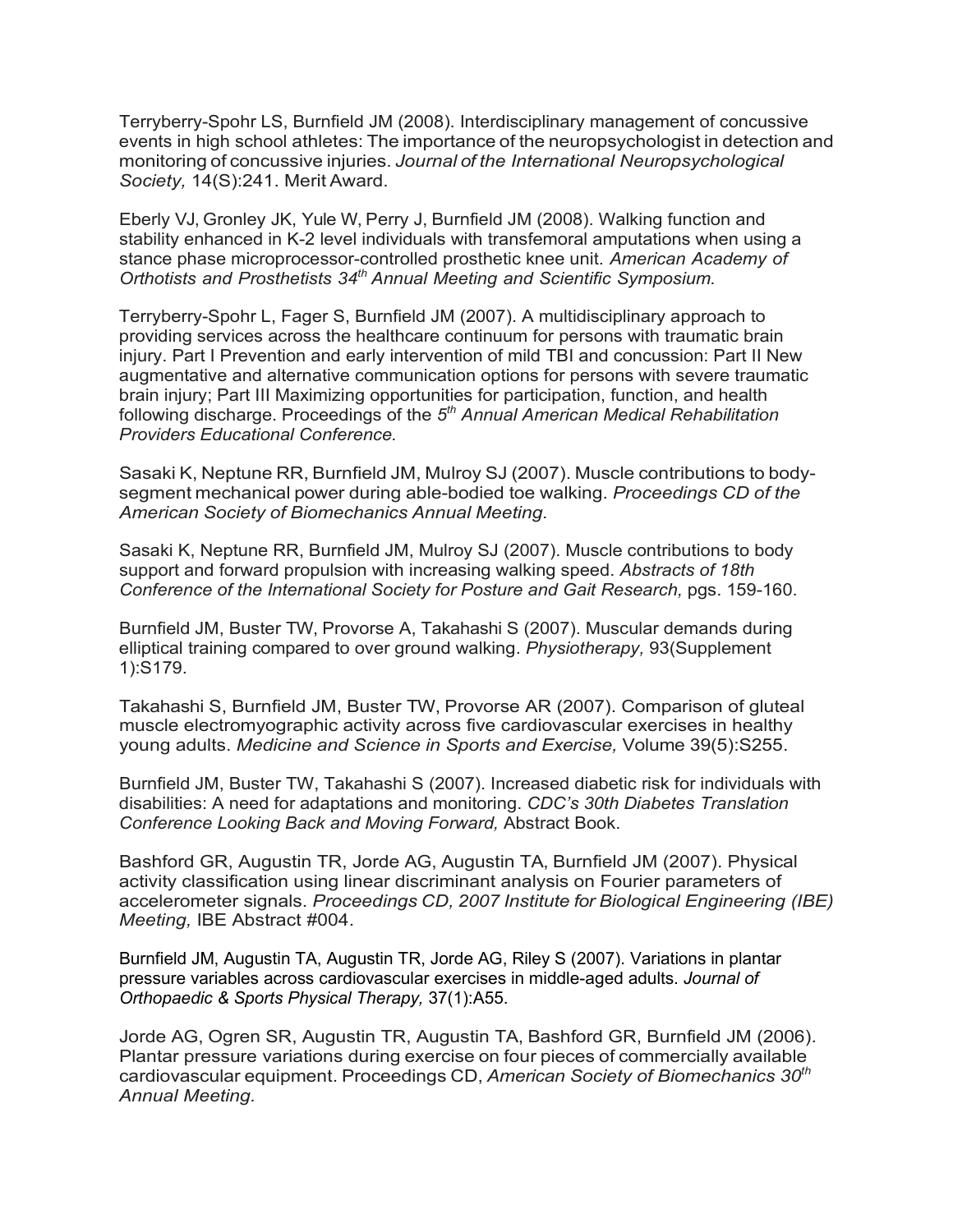Buster TW, Ginoza LM, Burnfield JM (2006). Comparison of lower extremity sagittal plane kinematics during overground gait, treadmill walking and elliptical training. Proceedings CD, *American Society of Biomechanics 30th Annual Meeting.*

Pomrantz A, Reischl S, Requejo S, Burnfield JM, Kulig K (2006). Long-term effectiveness of progressive resistive exercise on posterior tibialis tendon dysfunction: a randomized clinical trial. *Journal of Orthopaedic and Sports Physical Therapy,* 36(1):A54.

Neptune R, Burnfield JM, Mulroy SJ (2005). Ankle plantar flexor force capacity during toe walking. Proceedings CD, *XXth Congress of the International Society of Biomechanics.*

Burnfield JM, Few CD, Whitney JA, Taji S, Perry J (2005). Longitudinal effectiveness of custom molded inserts at reducing plantar pressures in persons with partial foot amputation secondary to diabetes mellitus. Proceedings, 10<sup>th</sup> Annual Gait and Clinical *Movement Analysis Society Meeting,* pgs. 41-42.

Requejo P, Burnfield JM, Leach J (2005). Modeling of the onset of slip during walking. Proceedings, 10<sup>th</sup> Annual Gait and Clinical Movement Analysis Society Meeting, pgs. 176-177.

Weimer KM, Reischl SF, Requejo SM, Burnfield JM, Kulig K (2005). Nonoperative treatment of posterior tibialis tendon dysfunction: a randomized clinical trial. *Journal of Orthopaedic and Sports Physical Therapy,* 35(1):A57.

Burnfield JM, Few CD, Whitney JA, Taji SS, Chambers RB, Perry J (2004). Influence of PEDAR-based insert modifications on walking plantar pressures in persons with diabetes mellitus. Proceedings, 9<sup>th</sup> Annual Gait and Clinical Movement Analysis *Society Meeting,* pgs. 78-79.

Burnfield JM, Powers CM (2004). Prediction of slips during walking: An analysis of utilized coefficient of friction and available slip resistance. Proceedings, *American Academy of Forensic Sciences,* Vol. X:145.

Whitney JA, Burnfield JM, Few CD, Taji SS, O'Hara M, Perry J (2004). Influence of custom inserts on plantar pressures during ambulation in persons at risk for ulceration secondary to diabetes mellitus. *Journal of Geriatric Physical Therapy,* 26(3):37.

Weiss W, Burnfield JM, Gronley JA, Perry J (2004). Supine hip extensor manual muscle test. *Journal of Geriatric Physical Therapy,* 26(3):35.

Liao G, Kulig K, Burnfield JM, Mais-Requejo S, Reischl S, Thordarson D (2004). The effect of an orthosis on tibialis posterior activation in persons with pes planus. *Journal of Orthopaedic and Sports Physical Therapy,* 34(1):A23-A24.

Burnfield JM, Powers CM (2003). The probability of slipping during walking: examination of tribometric measures of floor surface slip resistance and utilized coefficient of friction. *Training Workshop, National Center for Medical Rehabilitation Research, National Institute of Child Health and Human Development, NIH, and National Institute of Neurological Disorders and Stroke,* pg. 78.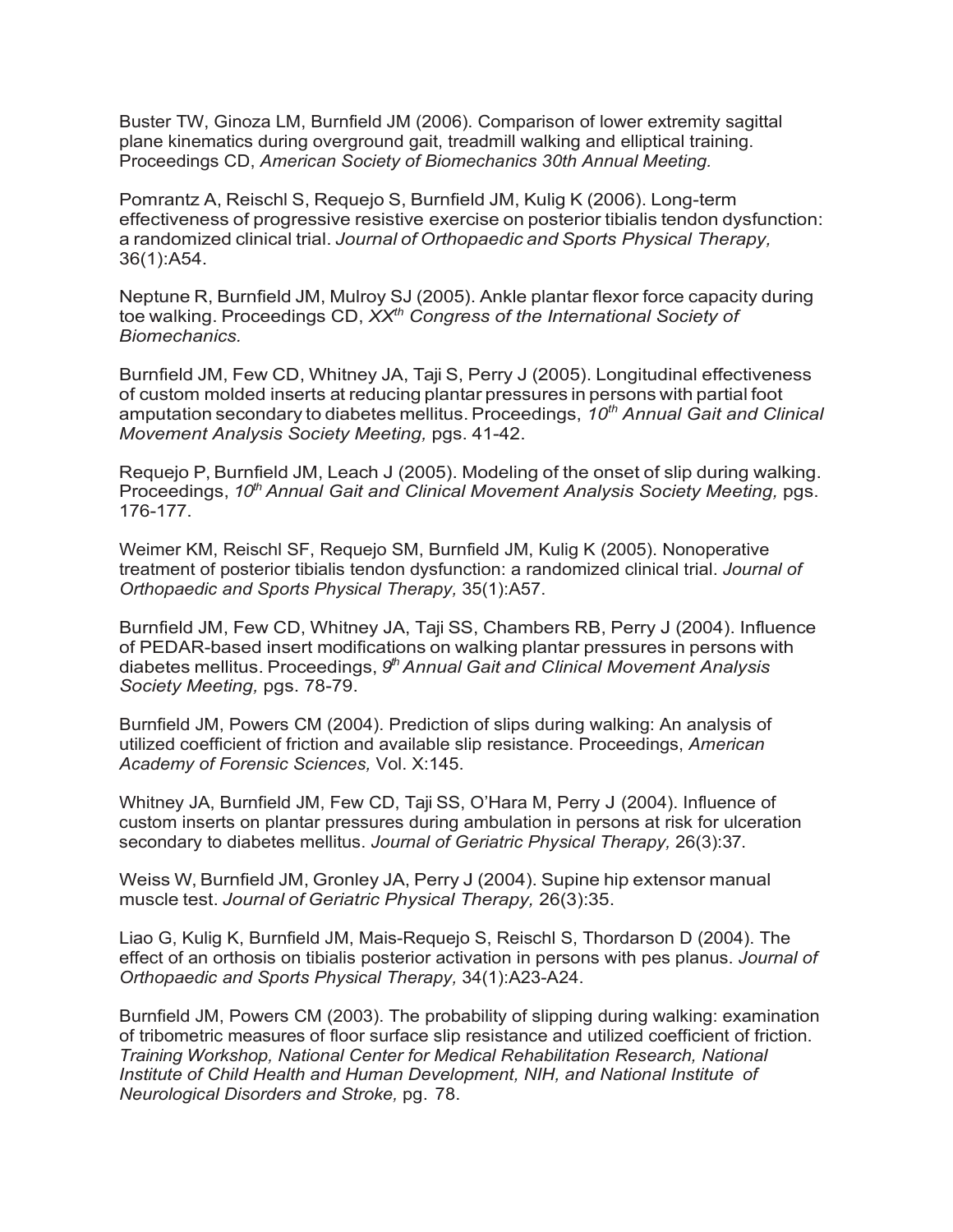Burnfield JM, Few CD, Tsai J, Powers CM (2003). Prediction of peak utilized coefficient of friction requirements during walking based on center of mass kinematics. Proceedings, *International Society of Biomechanics XIXth Congress.*

Sperry M, Burnfield JM, Mais-Requejo S, Reischl SF, Thordarson D, Terk M, Kulig K (2003). MRI evaluation of muscle activation associated with three posterior tibialis exercises. *Supplement to Medicine and Science and Sports and Exercise,* 35(5):1532.

Burnfield JM, Tsai YJ, Powers CM (2003). Comparison of utilized coefficient of fiction requirements in older persons with and without a disability to younger persons during different walking tasks. *Gait and Clinical Movement Analysis Society, 8th Annual Meeting Proceedings,* pgs. 99-100.

Mohamed O, Cerny K, Hui L, Jones W, Burnfield JM (2003). Effect of terrain on foot pressures during walking. *Gait and Clinical Movement Analysis Society, 8th Annual Meeting Proceedings,* pgs. 235-236.

Burnfield JM, Powers CM. Relationship between center of mass kinematics and peak utilized coefficient of friction during walking. Proceedings, *Southern California Conference on Biomechanics,* pg. 3.

Burnfield JM, Tsai J, Souza R, Popovich J, Powers CM (2002). Comparison of coefficient of friction requirements during level walking and stair descent in persons with and without a cerebral vascular accident. *Journal of Geriatric Physical Therapy,* 25(3):25.

Cummings CD, Burnfield JM, Mohamed O, Perry J (2002). The influence of walking speed and footwear on plantar pressure values in older adults. *Journal of Geriatric Physical Therapy,* 25(3):25-26.

Farrokhi S, Kulig K, Burnfield JM, Powers CM (2002). In vivo assessment of the lumbar spine's instantaneous axes of rotation in symptomatic and asymptomatic subjects. *Proceedings of the World Congress of Biomechanics 2002.*

Burnfield JM, Powers CM (2001). Influence of age on utilized coefficient of friction required during walking. *Journal of Geriatric Physical Therapy,* 24(3):14-15.

Burnfield JM, Flanagan S, Flynn JE, Brault J, Powers CM (2001). Utilized coefficient of friction during ascending and descending stairs. *XVIIIth Congress of the International Society of Biomechanics,* Book of Abstracts, pgs. 44-45.

Burnfield JM, Lim P, Brault J, Flynn JE, Powers CM (2001). Comparison of utilized coefficient of friction requirements among persons of different ages during shod walking at different speeds. Proceedings, *American Society for Testing and Materials, Symposium on Metrology of Pedestrian Locomotion and Slip Resistance,* pg. 15.

Powers CM, Burnfield JM (2001). Comparison of utilized coefficient of friction requirements across walking conditions. Proceedings, *American Society for Testing and Materials, Symposium on Metrology of Pedestrian Locomotion and Slip Resistance,* pg. 16.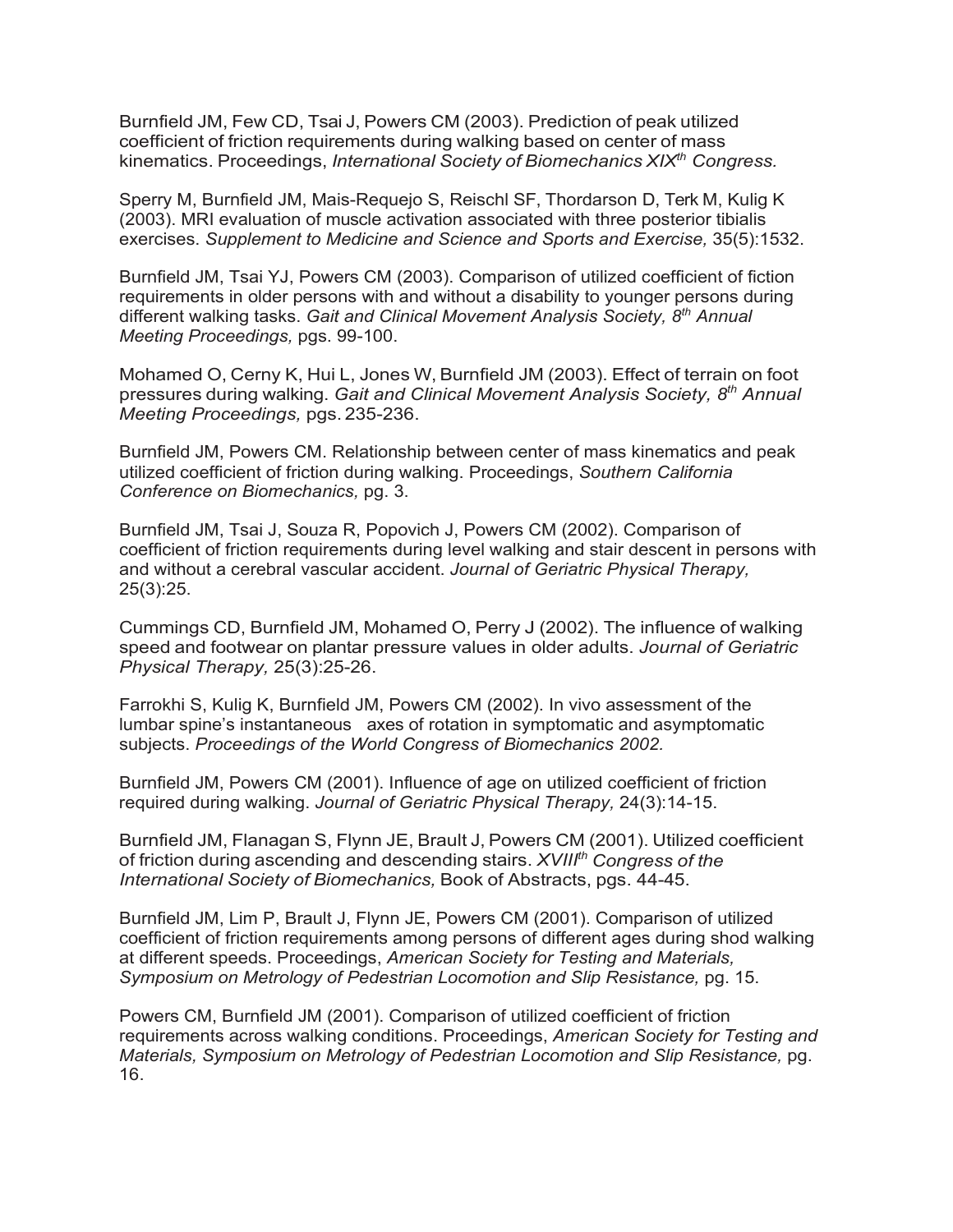Burnfield JM, Gronley J, Mulroy SJ, Perry J (2001). Muscular demands at the ankle of toe walking. *Gait and Posture,* 13(3):244.

Burnfield JM, Lim P, Flynn JE, Brault J, Powers CM (2001). Comparison of utilized coefficient of friction requirements between males and females during shod walking at different speeds. *Proceedings American Academy of Forensic Sciences,* 7:92-93.

Flynn JE, Underwood D, Powers CM, Burnfield JM, Brault J (2001). An evaluation of the reproducibility of data obtained from two types of tribometers when measuring the slip resistance of walkway surfaces. *Proceedings American Academy of Forensic Sciences,* 7:94.

Powers CM, Burnfield JM, Brault JR, Flynn JE (2000). Comparison of coefficient of friction requirements during gait to tribometry measurements: Evaluation of shod and barefoot conditions at various walking speeds. *Proceedings of the National Occupational Injury Research Symposium,* pg. 38.

Burnfield JM, Powers CM, Winstein CJ (2000). Enhanced voluntary and triggered arm use following constraint-induced (CI) movement therapy in post-stroke hemiparesis. Proceedings, *2nd Annual Southern California Conference on Biomechanics,* Abstract 1.

Burnfield JM, Boyd LA, Mulroy SJ, Perry J (2000). The impact of partial foot amputations on plantar pressure and gait characteristics in persons with diabetes mellitus. Proceedings, *2nd Annual Southern California Conference on Biomechanics,* Abstract 22.

Burnfield JM, Boyd LA, Mulroy SJ, Perry J (2000). The impact of transmetatarsal amputation on gait characteristics. *Issues on Ageing,* 23(1):26.

Burnfield JM, Powers CM, Winstein CJ (1999). Enhanced voluntary and triggered arm use following constraint-induced (CI) movement therapy in post-stroke hemiparesis. *Society for Neuroscience Abstracts,* 25(1):908.

Burnfield JM, Bontrager EL, Boyd LA, Rao SS, Mulroy SJ, Gronley JK, Perry J (1999). Effect of prosthetic malalignment on EMG and intra socket pressures in an individual with a trans-tibial amputation. *Gait and Posture,* 9(2):137.

Boyd LA, Rao SR, Burnfield JM, Mulroy SJ, Perry J (1999). Forefoot rocker mechanics in individuals with partial foot amputation. *Gait and Posture,* 9(2):144.

Burnfield JM, Josephson KR, Powers CM, Rubenstein LZ (1998). The influence of lower extremity joint torque and joint motion on gait characteristics in elderly individuals. *The Gerontologist,* 38(1):101-102.

Burnfield JM, Boyd LA, Rao SS, Mulroy SJ, Perry J (1998). The effect of partial foot amputation on sound limb loading force during barefoot walking. *Gait and Posture,* 7(2):178-179.

Dorostkar M, Ayyappa E, Perry J, Chambers R, Burnfield JM, Boyd L, Bontrager E, Rao S, Mulroy S (1998). Gait mechanics of partial foot amputee. *Department of Veterans Affairs, Rehabilitation Research and Development Progress Reports 1997*, 35(July):17-18.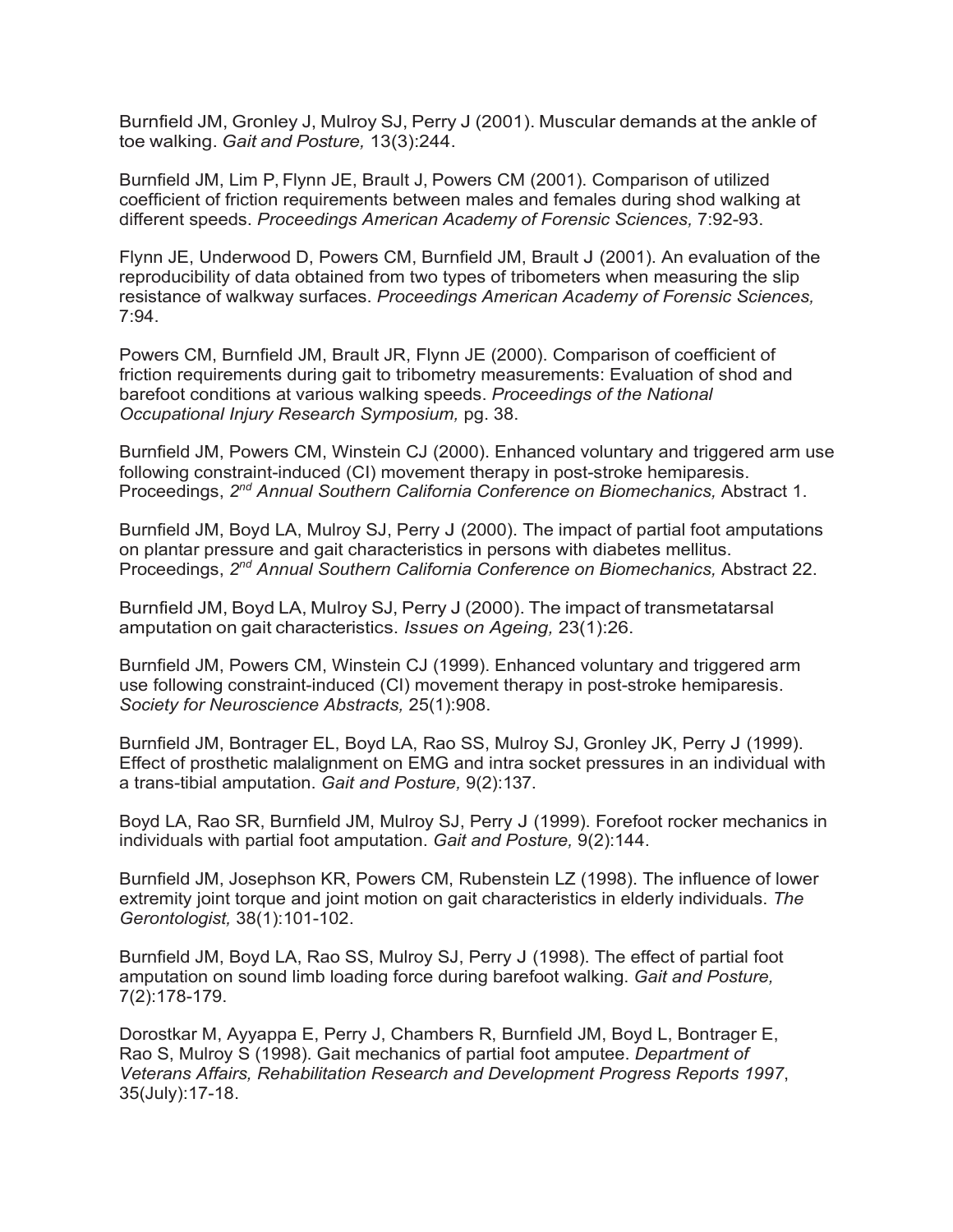Burnfield JM, Boyd LB, Mulroy SJ, Perry J (1998). The effect of partial foot amputation on sound limb loading force. *National Meeting Rehabilitation Research and Development Service Proceedings,* 1998 (October):97.

Baker LL, Villar F, DeMuth S, Burnfield JM, Chambers RB (1991). The effect of electrical stimulation on healing rate in diabetic patients. *Proceedings of the RESNA 14th Annual Conference,* pgs. 388-390.

#### **SELECTED WORKSHOPS AND INVITED PROFESSIONAL PRESENTATIONS**

Burnfield JM. ICARE for Rehabilitation. *Hospital De Rehabilitacion Del Instituto Guatemalteco (Rehabilitation Hospital of Guatemala).* Ciudad de Guatemala, Guatemala. Virtual Online. August 13, 2021.

Burnfield JM. ICARE: A community-based approach for addressing gait, fitness, balance and upper extremity rehabilitation goals. *The Natalie Barnhard Center for Spinal Cord Injury and Recovery / Motion Project.* Cheektowaga, NY. June 18, 2021.

Burnfield JM, Buster TW. ICARE: A unified approach for addressing gait, fitness, balance and upper extremity rehabilitation aims. *Good Samaritan Hospital.* Kearney, NE. June 9, 2021.

Burnfield JM. Lunch and Learn: ICARE training to promote function, fitness and balance. *GoToWebinar: East Coast attendees.* November 11, 2020. *GoToWebinar: West Coast and South American attendees.* November 12, 2020.

Burnfield JM. Observational gait analysis: How knowledge of the fundamentals can enhance patient outcomes. *Clinical Doctorate in Physical Therapy Program, University of South Dakota.* Vermillion, SD. Presented September, 2020; November, 2019; November, 2018; November, 2017; October, 2016; November, 2015; November, 2014; November, 2013; November, 2012; November, 2011; October, 2010; October, 2009; October, 2008; October, 2007; November, 2006 (one day course).

Burnfield JM. Translational PM&R research: Quantitative research design. *University of Nebraska Medical Center, Physical Medicine and Rehabilitation Residency Program.* Omaha, NE. Presented September 11, 2020 and September 6, 2019.

Burnfield JM. ICARE: An integrated approach for addressing gait, cardiorespiratory, balance and upper extremity rehabilitation goals. *Ability KC.* Kansas City, MO. November 20, 2019.

Burnfield JM. Three Dimensional (3D) printing: Advantages of rapid prototyping to advance rehabilitation care and outcomes. *2019 Paradigm Summit.* Austin, TX. October 25, 2019.

Burnfield JM. Role of 3D printing in rehabilitation care and research. *2019 IRSG (Insurance Rehabilitation Synergy Group) Annual Conference.* St. Paul, MN. May 7, 2019.

Burnfield JM. Three Dimensional (3D) printing to advance rehabilitation care and outcomes. *Workers Compensation Summit.* Omaha, NE. April 18, 2019.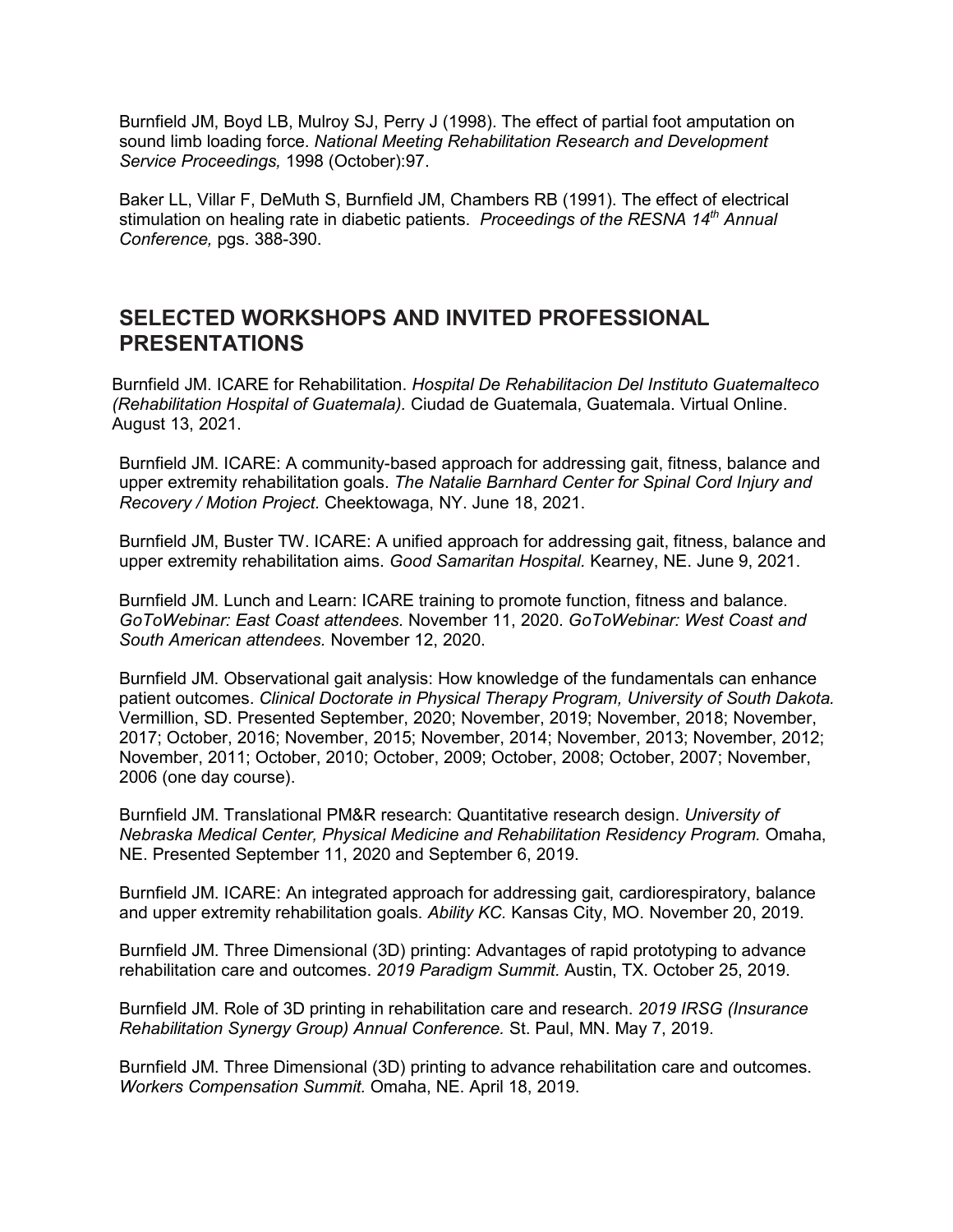Burnfield JM. Impact of neurologic injuries and illnesses on gait, cardiorespiratory fitness, health and wellbeing. *2019 Madonna Locomotor Training Conference: Integrating Scientific Principles with Clinical Practice to Improve Function, Fitness, Health and Wellbeing for Individuals with Mobility Impairments.* Madonna Rehabilitation Hospitals. Lincoln, NE. April 5, 2019.

Burnfield JM. Locomotor approaches to gait and fitness recovery: Challenges and opportunities. *2019 Madonna Locomotor Training Conference: Integrating Scientific Principles with Clinical Practice to Improve Function, Fitness, Health and Wellbeing for Individuals with Mobility Impairments.* Madonna Rehabilitation Hospitals. Lincoln, NE. April 5, 2019.

Burnfield JM. ICARE: An integrated approach for addressing gait, cardiorespiratory, balance and upper extremity rehabilitation goals. *Rancho Los Amigos National Rehabilitation Center.* Downey, CA. November 26, 2018.

Burnfield JM. ICARE motor-assisted elliptical training to improve walking, fitness, and wellbeing. *International Council on Active Aging (ICAA) Product Webinar.* November 6, 2018.

Burnfield JM. Invited Keynote: Foot and ankle rockers: Contributions to progression, shock absorption and stability during gait. *2018 Nederlandse Vereniging van Podotherapeuten Conference.* Congrescentrum NBC in Nieuwegein, Netherlands. September 21, 2018.

Burnfield JM. Progressive debilitating flat foot deformity: Diagnosis and management. 2018 *Nederlandse Vereniging van Podotherapeuten Conference.* Congrescentrum NBC in Nieuwegein, Netherlands. September 21, 2018.

Burnfield JM. ICARE clinical use for walking, fitness, balance and arm rehabilitation: An integrated and affordable approach. *ExercisABILITIES Physical Therapy and Medical Fitness.* Rochester, MN. August 16, 2018.

Burnfield JM. ICARE: Customizing use for First Rehabilitation Hospital of Shanghai, China. *The First Rehabilitation Hospital of Shanghai, China.* April 21, 2018.

Burnfield JM. Robotic ICARE technology for walking, fitness, balance and arm rehabilitation: An integrated and affordable approach. *The 4th China Rehabilitation Forum (CRF2018).* Shanghai, China. April 20, 2018.

Burnfield JM. ICARE: A practical rehabilitation solution to address complex patient challenges. *Osceola Regional Medical Center - HCA.* Kissimmee, FL. January 24, 2018.

Burnfield JM. Improving walking and fitness following neurologic injury: Practical solutions to complex challenges. *2018*年中美康复医学与研究论坛 */ 2018 Sino-US Rehabilitation Medicine and Research Symposium.* Shanghai, China. January 15, 2018.

Burnfield JM, Terryberry-Spohr L, Tran J. Affordable motor-assisted elliptical training to improve physical, cognitive, psychosocial and health outcomes across rehabilitation continuum. *Symposium 2016 American Congress of Rehabilitation Medicine (ACRM) 93rd Annual Conference: Progress in Rehabilitation Research.* Chicago, IL. November 2, 2016.

Burnfield JM, Fager SK. Translational research to advance rehabilitation care and outcomes for individuals with physical disabilities and chronic conditions. *Workers Comp Summit -- Madonna*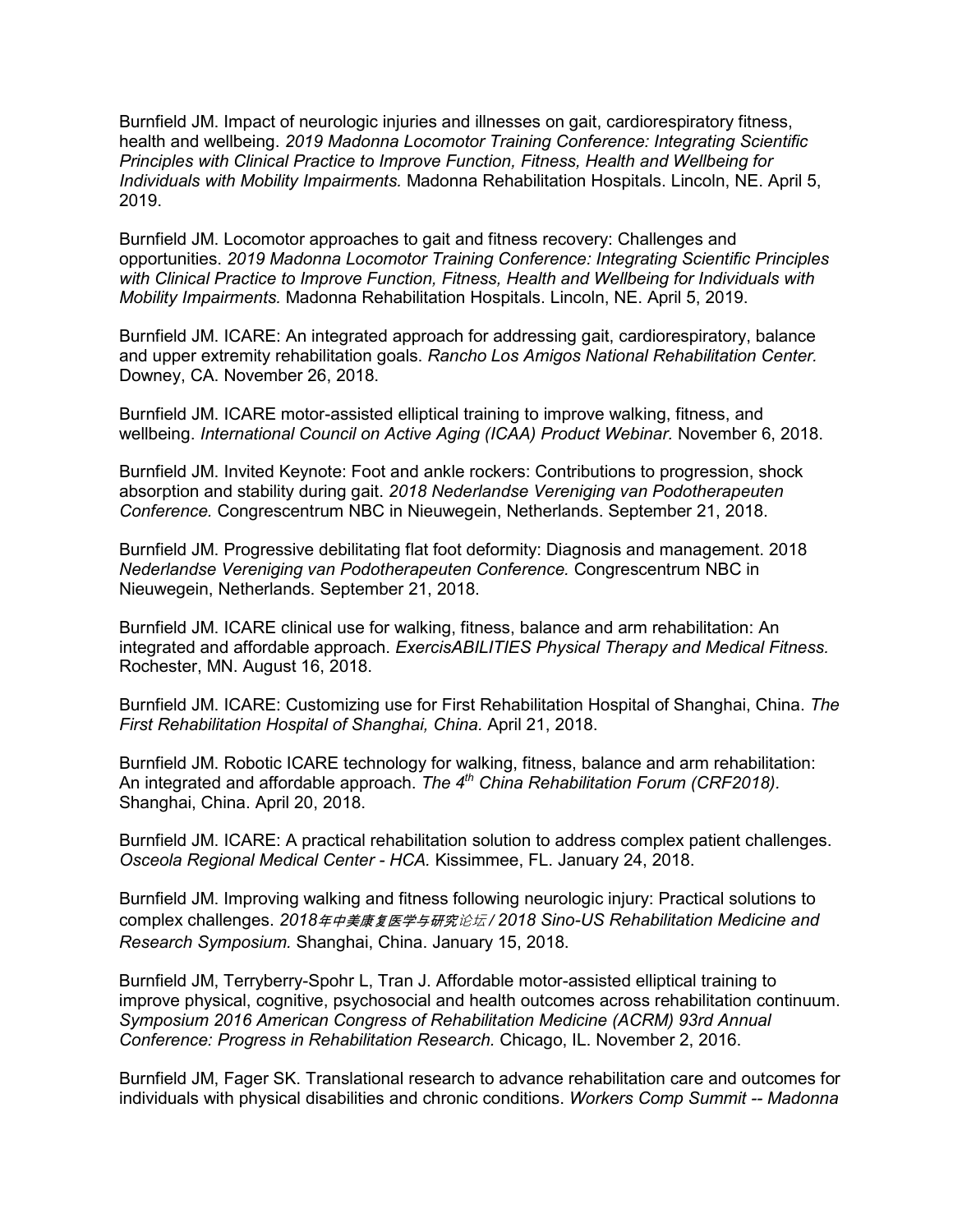*Rehabilitation Hospital.* Lincoln, NE. April 21, 2016.

Burnfield JM. ICARE: A tool for comprehensive and intensive gait and cardiovascular training. *Casa Colina Hospital and Centers for Healthcare.* Pomona, CA. September 18, 2015.Burnfield JM. Development and implementation of the ICARE for use in rehabilitation and fitness. *TIRR Memorial Hermann Rehabilitation and Research Center.* Houston, TX. May 11, 2015.

Goldman AJ, Burnfield JM. Stroke rehabilitation: Is it time to expand the stroke recovery window? *Nebraska Stroke Symposium.* Lincoln, NE. April 10, 2015.

Burnfield JM. NebraskaAthleticPerformance Lab, UNL& Research Institute, Madonna Rehabilitation Hospital. *DOD Joint Biomechanical Modeling and Simulation Workshop*. Arlington, VA. August 28-29, 2014.

Burnfield JM. Health and wellness programming. *2014 Neurologic Physical Therapy Professional Education Consortium. University of Southern California Webinar Series.* Presented December, 2014; December, 2013; December, 2012; December, 2011.

McCrory B, Burnfield JM, Meza JL, Darragh AR, Irons SL. The impact of patient lifts on work injuries among physical rehabilitation therapists in Nebraska. *Public Health Association of Nebraska 2014 Annual Conference.* Grand Island, NE. October 8-9, 2014.

Burnfield JM. Normal and pathological gait: Fundamental concepts to improve patient outcomes. *Southeast Community College, Physical Therapist Assistant Program.* Lincoln, NE. October 22, 2013.

Burnfield JM. Development and implementation of the ICARE for use in rehabilitation and fitness. *Hospital Corporation of America.* Nashville, TN. October 14, 2013.

Burnfield JM. Desarrollo e implementación del ICARE para uso en rehabilitación y entrenamiento físico. *Instituto Nacional De Rehabilitación.* Lima, Perú. September 12, 2013.

Burnfield JM. Desarrollo e implementación del ICARE para uso en rehabilitación y entrenamiento físico. *TechnoSalud.* Lima, Peru. September 11, 2013.

Burnfield JM. Patient centered technology for physical rehabilitation: Engaging physical therapists to guide development (Invited Branch Lecturer for 2013). *Duke University School of Medicine, Department of Community and Family Medicine, Doctor of Physical Therapy Division.* Durham, NC. May 6, 2013.

Burnfield JM. ICARE training to improve walking and cardiovascular fitness for individuals living with physical disabilities and chronic conditions. *Quality Living Incorporated.* Omaha, NE. April 10, 2013.

Burnfield JM. Emerging technologies for physical rehabilitation across the continuum of care: Engaging the PT community to guide development. *Eastern District of the Nebraska Physical Therapy Association.* Lincoln, NE. November 29, 2012.

Burnfield JM. ICARE training to improve walking and cardiovascular fitness for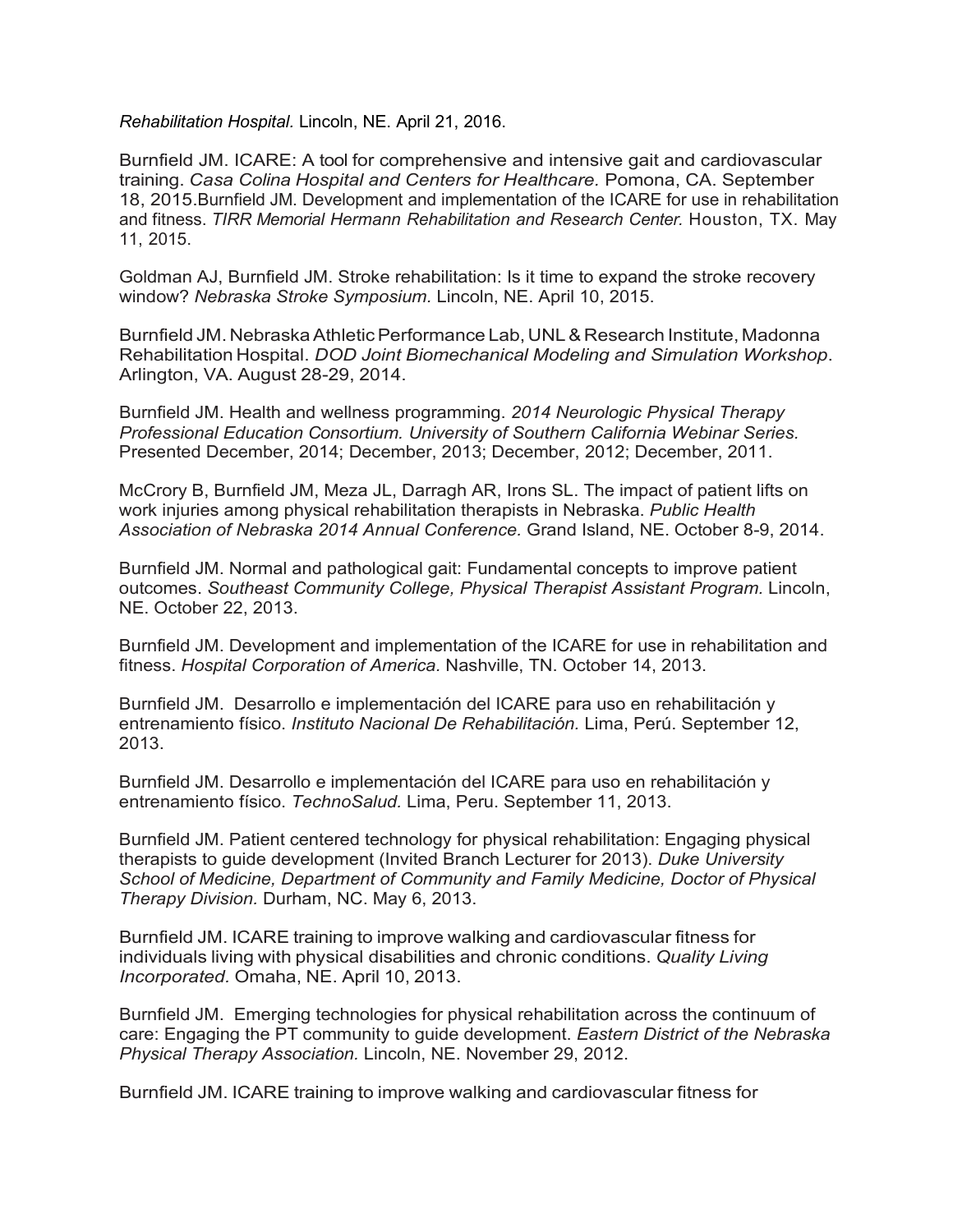individuals living with physical disabilities and chronic conditions. *Marionjoy Rehabilitation Hospital.*Wheaton, IL.April 24-25, 2012.

Burnfield JM. ICARE training to improve walking and cardiovascular fitness for individuals living with physical disabilities and chronic conditions. *Hospital for Special Care.* New Britain, CT. April 2-3, 2012.

Burnfield JM. Partial body weight supported treadmill training: Biomechanical risks and rewards. *Twelfth Annual Safe Patient Handling and Movement Conference.* Orlando, FL. March 31, 2012.

Burnfield JM. ICARE training to improve walking and cardiovascular fitness for individuals living with physical disabilities and chronic conditions. *JFK Johnson Rehabilitation Institute.* Edison, NJ. March 26-27, 2012.

Billinger S, Burnfield JM, Scheets P.Action potential: How and why to get involved with the Neurology Section! *Combined Sections Meeting of the American Physical Therapy Association.* Chicago, IL. February 10, 2012.

Burnfield JM. Observational gait analysis – Enhancing patient outcomes by focusing on the fundamentals. *Clinical Doctorate in Physical Therapy Program, Creighton University.* Omaha, NE. July, 2011; June, 2010; June, 2009; June, 2008; June, 2007 (two half-day seminars per year).

Burnfield JM. Developing affordable adaptations to increase access, safety and use of exercise equipment for individuals with physical disabilities and chronic conditions (1.5 hour short course). *Rehabilitation Engineering and Assistive Technology Society of North America's 2011 Annual Conference.* Toronto, Ontario, Canada. June 6, 2011.

Burnfield JM, Nordness A, Murtagh B. Rehabilitation of non-accidental traumatic brain injury in children. *Treatment and Rehabilitation of the Pediatric Trauma Patient, Fifth Annual Trauma Conference.* Omaha, NE. May 6, 2011.

Burnfield JM. Therapeutic management of gait dysfunction: Integrating observation, clinical evaluation, and biomechanical research to guide evidence-based practice [1 day workshop]. *Sponsored by School of Physical Therapy, University of the Incarnate Word, Central District, Texas Physical Therapy Association, and the Military Performance Lab, Center for the Intrepid – DOR – BAMC.* San Antonio, TX. April 16, 2011.

Burnfield JM. Enhancing walking and cardiovascular fitness following a brain injury: Evidenced-based approaches for use in the rehabilitation setting and community. *2011 Brain Injury Association of Kansas and Greater KC's Beyond Rehab: Succeeding at Life – A Conference of Brain Injury.* Overland Park, KS. March 31, 2011.

Burnfield JM. Partial body weight supported treadmill training: Biomechanical risks and rewards. *Eleventh Annual Safe Patient Handling and Movement Conference.* Lake Buena Vista, FL. March 30, 2011.

Burnfield JM. Therapeutic management of gait dysfunction: Integrating observation, clinical evaluation, and biomechanical research to guide evidence-based practice [2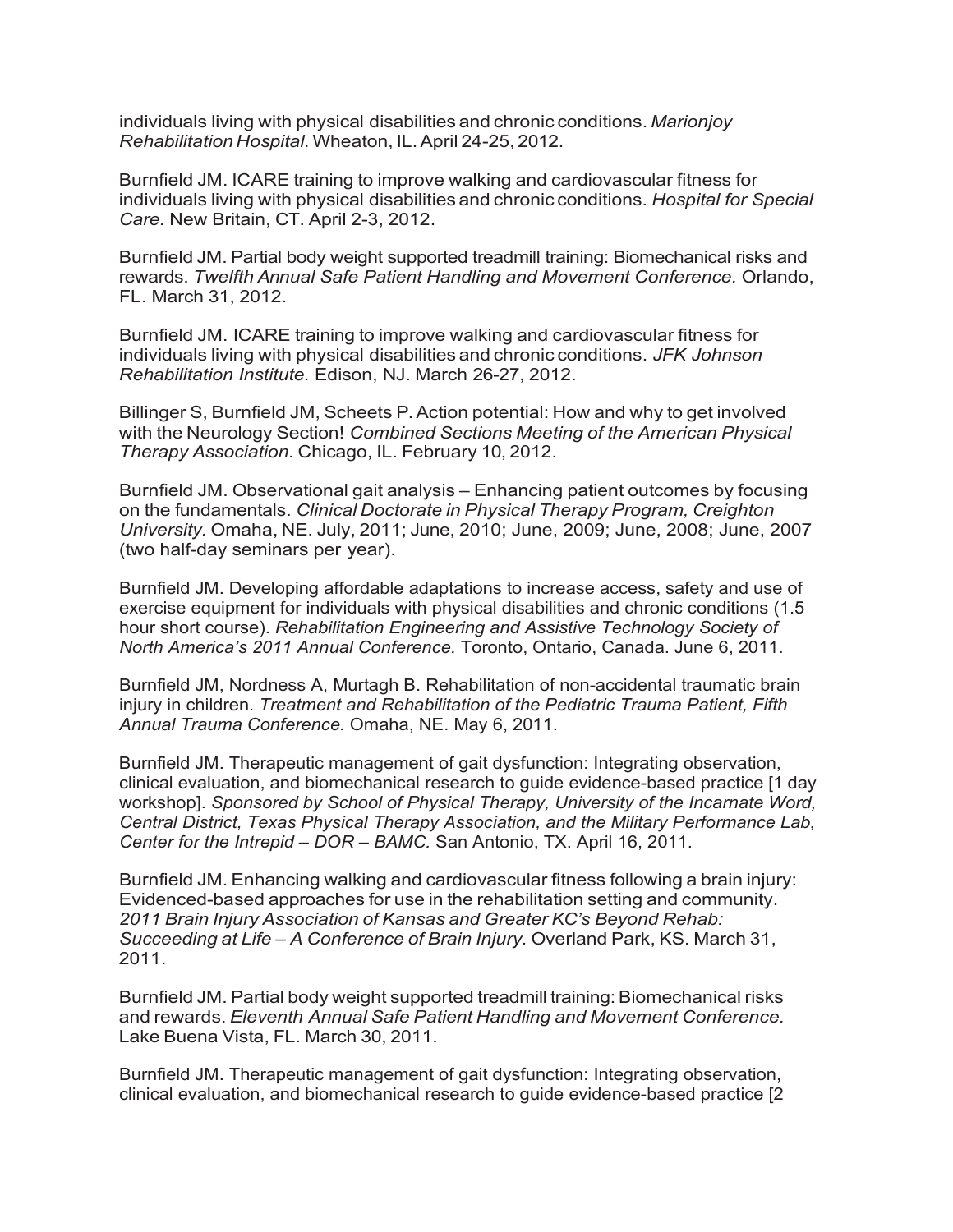day workshop]. *Husson University, Department of Physical Therapy and Maine Coast Memorial Hospital.* Bangor, Maine. March 19-20, 2011.

Burnfield JM, Salisbury M, Spellman C, Buster TW. Promoting optimal walking and community engagement in those living with multiple sclerosis. *Nebraska TREND Symposium 2011.* Lincoln, NE. March 12, 2011.

Burnfield JM. Rehabilitation of gait dysfunction: Integrating observation, clinical evaluation, and biomechanical research to guide evidence-based practice [1 day workshop]. *Wisconsin's West Central District Physical Therapy Association.* LaCrosse, WS. February 18, 2011.

Burnfield JM. Promoting safe and effective exercise, walking and transfer opportunities in individuals with limited mobility. *Physical Therapy Program, University of Wisconsin.* La Crosse, WS. February 17, 2011.

Burnfield JM. Therapeutic management of neurologic gait dysfunction: Integrating observation, clinical evaluation, and biomechanical research to guide evidence-based practice [workshop]. *2011 Combined Sections Meeting of the American Physical Therapy Association, Neurology Section.* New Orleans, LA. February 8-9, 2011.

Burnfield JM. Gait analysis: From research to reality, the enduring legacy of Dr. Jacquelin Perry. *2011 Hanger Education Fair.* Reno, NV. February 4, 2011.

Burnfield JM. Enhancing rehabilitation outcomes of individuals with an orthosis: Applying observational gait analysis. *Orthotics Specialists, Inc.* Phoenix AZ. November 5-6, 2010.

Burnfield JM, Combs S, Finley M (2010). The role of biomechanics in the management of upper and lower-extremity dysfunction: Emerging interventions for individuals with neurological involvement [2 hour short course]. *2010 Annual Combined Sections Meeting of the American Physical Therapy Association.* San Diego, CA. February 18, 2010.

Burnfield JM. ICARE: An affordable technology designed to promote walking and cardiovascular fitness during rehabilitation and following discharge. *8th Annual Medical Rehabilitation Providers Association Educational Conference.* New Orleans, LA. October 14, 2010.

Burnfield JM. Developing ICARE, an Intelligently Controlled Assistive Rehabilitation Elliptical training system to help individuals with physical disabilities and chronic conditions improve walking and cardiovascular fitness. *Entrepreneurial Management, College of Business Administration, University of Nebraska-Lincoln.* Lincoln, NE. September 16, 2010.

Burnfield JM. Development of the ICARE trainer to promote gait and cardiovascular fitness in individuals with physical disabilities. *Rancho Los Amigos National Rehabilitation Center.* Downey, CA. May 27, 2010.

Burnfield JM. Patient-centered rehabilitation research. *Capital City Kiwanis.* Lincoln, NE. May 18, 2010.

Burnfield JM. Rehabilitation of persons with lower extremity amputations: An emphasis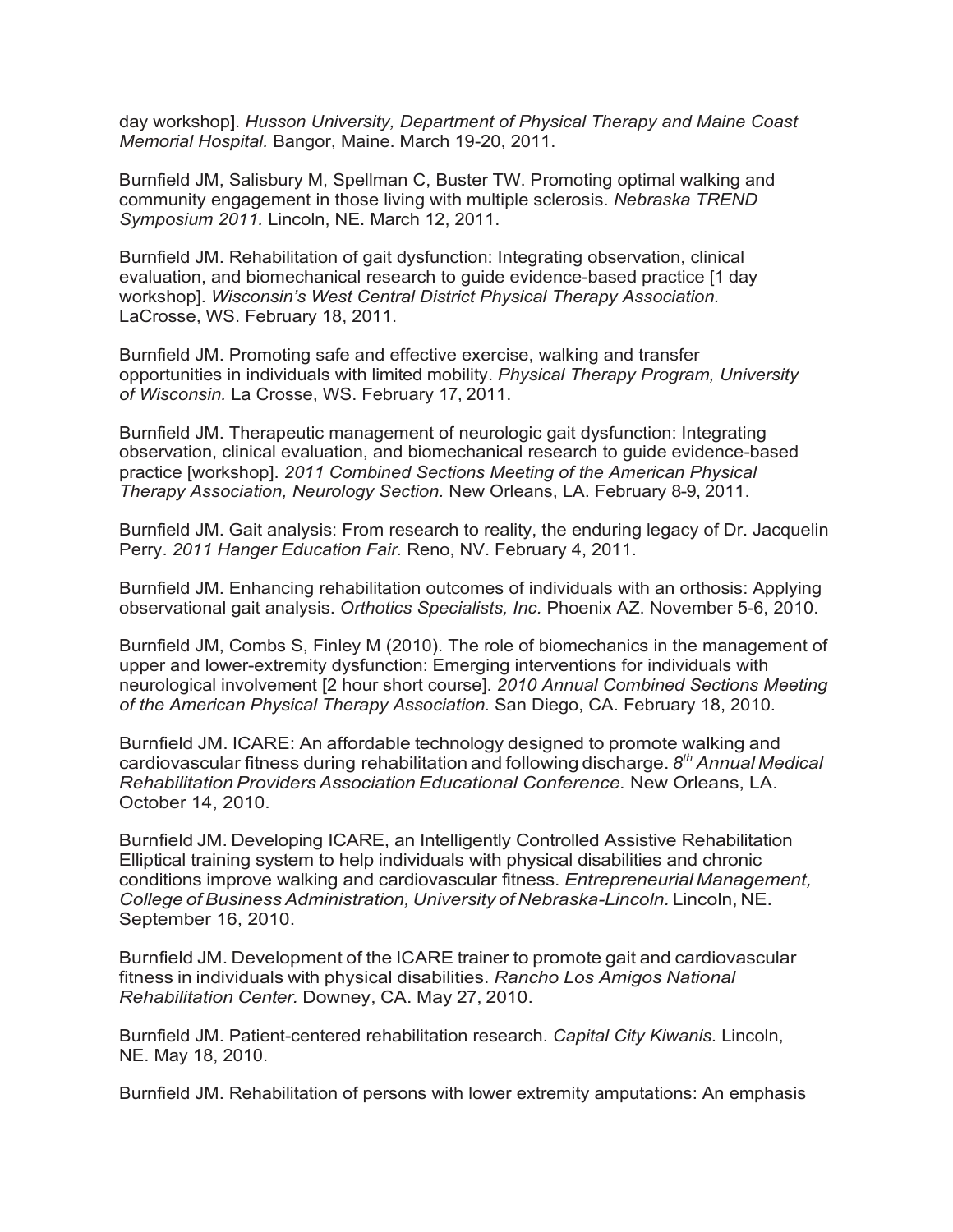on optimizing walking function. *VIIIème Journée Scientifique des Infirmières. Grace Children's Hospital and International Child Care.* Port-au-Prince, Haiti. April 27, 2010.

Burnfield JM. Ergonomics in health care: Biomechanical considerations. *Wisconsin Physical Therapy Association.* Green Bay, WS. April 15, 2010.

Burnfield JM. Biomechanical demands of transfer and gait activities: Promoting clinician safety and therapeutic patient outcomes. *Tenth Annual Safe Patient Handling and Movement Conference.* Lake Buena Vista, FL. March 31, 2010.

Burnfield JM. Integrating biomechanics to guide management of upper and lower extremity dysfunction: Emerging interventions for individuals with neurological involvement [2 hour short course]. *2010 Annual Combined Sections Meeting of the American Physical Therapy Association.* San Diego, CA. February, 2010.

Burnfield JM, Goldman A. The Physical Therapist's role in community based wellness for stroke patients. *Eighth Annual Nebraska Stroke Symposium – Present Challenges and Future Hopes.* Omaha, NE. October 12, 2009.

Burnfield JM, Wilkinson H. Breaking down barriers to wellness and fitness in persons living with chronic conditions and disabilities: A proactive approach. *Osher Lifelong Learning Institute (OLLI), College of Education and Human Sciences, University of Nebraska – Lincoln.* Lincoln, NE. April 15, 2009.

Burnfield JM, Buster TW. Neuroplasticity: Applying guiding principles to help people relearn to walk following an injury. *Osher Lifelong Learning Institute (OLLI), College of Education and Human Sciences, University of Nebraska – Lincoln.* Lincoln, NE. April 8, 2009.

Burnfield JM. Applied Observational gait analysis: A systematic, evidence based approach to enhance patient outcomes. *Kansas American Physical Therapy Association's Annual Meeting.* Wichita, KS. April 3-4, 2009.

Burnfield JM. Device assisted sit-to-stand movements: A comparison of joint motions and muscle demands to traditional movements. *Ninth Annual Safe Patient Handling and Movement Conference.* Lake Buena Vista, FL. April 1, 2009.

Burnfield JM. Management of the diabetic foot. *Clinical Doctorate in Physical Therapy Program, University of Nebraska Medical Center.* Omaha, NE. April, 2009; April, 2008; April, 2007; May, 2006.

Burnfield JM, Culver L. Promoting physical fitness from acute care to the community: When just walking isn't an option [3 hour course]. *American Physical Therapy Association's 2008 Annual Conference and Exposition.* San Antonio, TX. June, 2008.

Burnfield JM, Goulet C. Updated Guidelines for the Georges Blanton Research Grant – Basic strategies for designing a strong clinical study. *Nebraska Physical Therapy Association Annual Meeting.* Lincoln, NE. October, 2007.

Burnfield JM. Observational gait analysis: A systematic, evidence-based approach. *Creighton University.* Omaha, NE. July 2007 (one day course for clinicians from across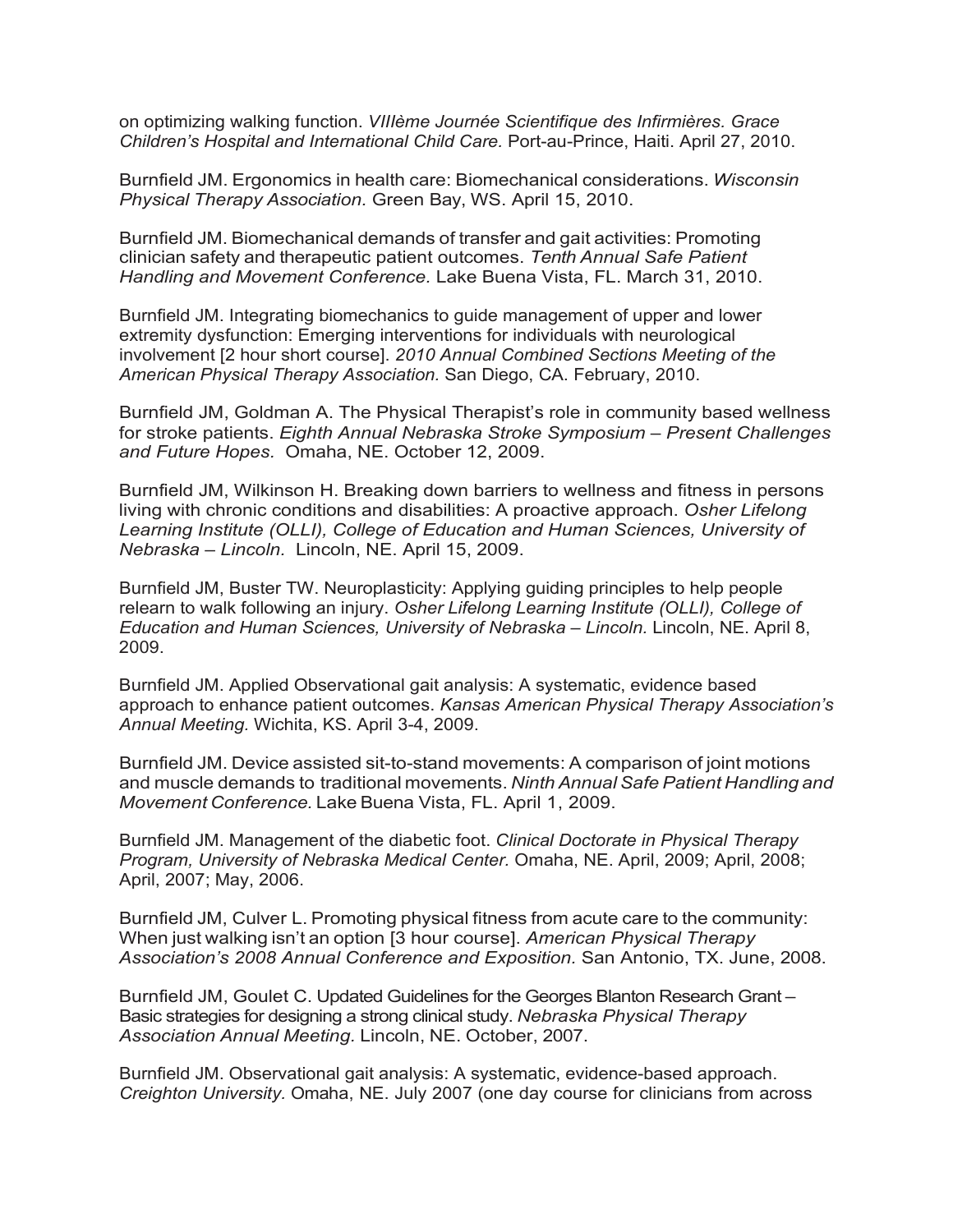the United States).

Burnfield JM. Götz, K. Gait Analysis: Applications for guiding clinical case study development. *Evangelischen Krankenhaus.* Düsseldorf, Germany. May 11-13, 2007.

Burnfield JM. Increased diabetic risk for individuals with disabilities – A need for adaptations and monitoring. *CDC's 30th Diabetes Translation Conference.* Atlanta, GA. April, 2007.

Burnfield JM. Dysphagia management. *Clinical Doctorate in Physical Therapy Program, Creighton University.* Omaha, NE. March, 2007; March, 2006.

Burnfield JM. Rehabilitation of persons with lower extremity amputations: An emphasis of optimizing walking function. *Menorah Medical Center.* Kansas City, MO. October, 2006 (one day course).

Burnfield JM. Gait analysis: Normal and pathologic function. *Otto Bock, Inc.* Salt Lake City, UT. March, 2006.

Burnfield JM. Observational gait analysis: Refining knowledge and skills to enhance patient outcomes. *Nebraska Chapter of the American Physical Therapy Association Annual Meeting.* Lincoln, NE. September, 2005 (one day course).

Burnfield JM. Gait analysis: Integrating observation and clinical evaluation to enhance treatment effectiveness. *Madonna Rehabilitation Hospital.* Lincoln, NE. August, 2005 (two day course).

Burnfield JM. Management of the Diabetic Foot. *Clinical Doctorate in Physical Therapy Program, University of Nebraska Medical Center.* Omaha, NE. May, 2005.

Burnfield JM. Applied observational gait analysis: Enhancing rehabilitation outcomes of persons with an orthosis or prosthesis. *Havasu Orthotics and Prosthetics.* Lake Havasu City, AZ. March, 2005.

Burnfield JM. Clinical research: Fall prevention interventions for the older adult. *Institute for Rehabilitation and Science Engineering, Madonna Rehabilitation Hospital.* Lincoln, NE. February, 2004.

Burnfield JM. Human and environmental factors contributing to slips during walking. *Creighton University, Department of Physical Therapy.* Omaha, NE. November, 2003.

Burnfield JM. Factors influencing utilized coefficient of friction during gait. *American Society of Testing and Materials International Committee F13 (Pedestrian / Walkway Safety and Footwear) Symposium on Human Ambulation Factors in Slip and Fall Events.* Pasadena, CA. June, 2003.

Burnfield JM. Predicting utilized coefficient of friction during gait: Is it possible? *American Society of Testing and Materials International Committee F13 (Pedestrian / Walkway Safety and Footwear) Symposium on Human Ambulation Factors in Slip and Fall Events.* Pasadena, CA. June, 2003.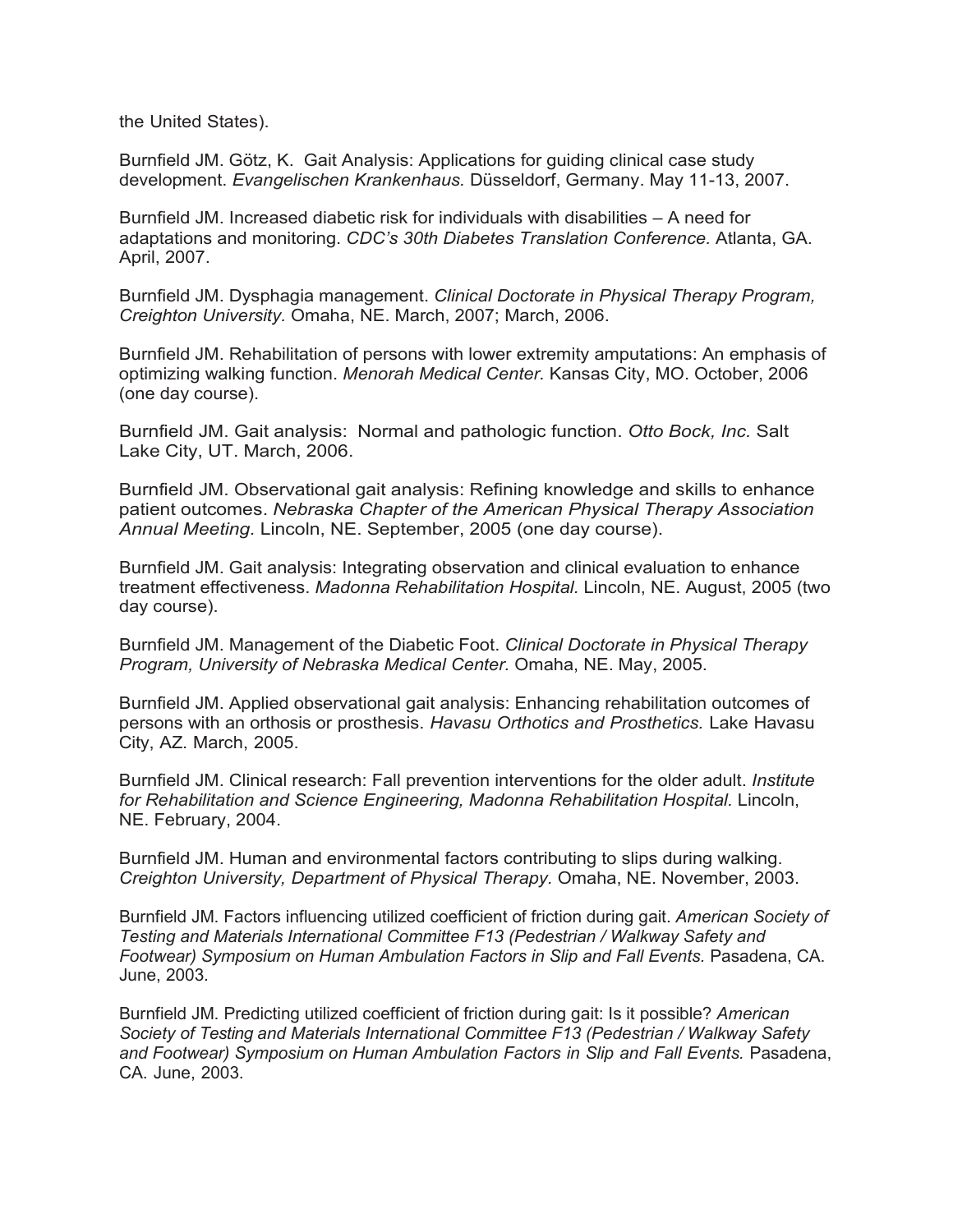Burnfield JM. Relationship between utilized and available coefficient of friction in predicting slip events during gait. *American Society of Testing and Materials International Committee F13 (Pedestrian / Walkway Safety and Footwear) Symposium on Human Ambulation Factors in Slip and Fall Events.* Pasadena, CA. June, 2003.

Burnfield JM. Gait analysis using the Rancho Observational Gait Analysis System (Ganganalyse nach Rancho Aufbaukurs Ganganalyse). *Evangelischen Krankenhaus.* Düsseldorf, Germany. October, 2002.

Burnfield JM. Neurologic gait analysis. *Casa Colina Rehabilitation Facility.* Pomona, California. September, 2002 (two day course).

Burnfield JM. Observational gait analysis: The Rancho Method. *Board of the Canadian Physiotherapy Association Manitoba Branch.* Winnipeg, Manitoba, Canada. May, 2002.

Burnfield JM. Slip events during walking: Biomechanical considerations. *School of Medical Rehabilitation, University of Manitoba.* Winnipeg, Manitoba, Canada. May, 2002.

Burnfield JM. Biomechanical factors associated with slips and falls in gait. *Board of the Association of Rehabilitation Medicine of Manitoba.* Winnipeg, Manitoba, Canada. May, 2002.

Burnfield JM. Gait assessment in the elderly. *Falls Prevention and Management in Older Persons Conference, sponsored by the Geriatric Research Education and Clinical Center.* Marina Del Rey, CA. September, 2000.

Burnfield JM, Sigward S, Ward S. Observational Gait Analysis and Pathological Gait Mechanisms. *University of Southern California.* Los Angeles, CA. August, 2000.

Burnfield JM, Ganley K. Neurologic gait. *High Altitude Course, Northern Arizona University.* Flagstaff, AZ. August, 1999 (two day course).

Burnfield JM, Boyd LA. Advanced neurologic gait. *Oakland University, School of Health Sciences, Program in Physical Therapy.* Rochester, Michigan. October, 1998 (two day course).

Burnfield JM. Rehabilitation of individuals with a lower extremity amputation. *Master of Physical Therapy Program, Chapman College.* Orange, California. July, 1998.

Burnfield JM, Boyd LA. Advanced neurologic gait seminar. *Northern Arizona University, Physical Therapy Department.* Flagstaff, Arizona. June, 1998.

Burnfield JM. Observational gait analysis for the Physical Therapist. *Oakland University, School of Health Sciences, Program in Physical Therapy.* Rochester, Michigan. March, 1997 (two day course).

Burnfield JM. Observational gait analysis for the Physical Therapist Assistant. *Oakland University, School of Health Sciences, Program in Physical Therapy.* Rochester, Michigan. March, 1997 (two day course).

Burnfield JM, Boyd LA. New frontiers in the management of dysphagia: The Physical Therapy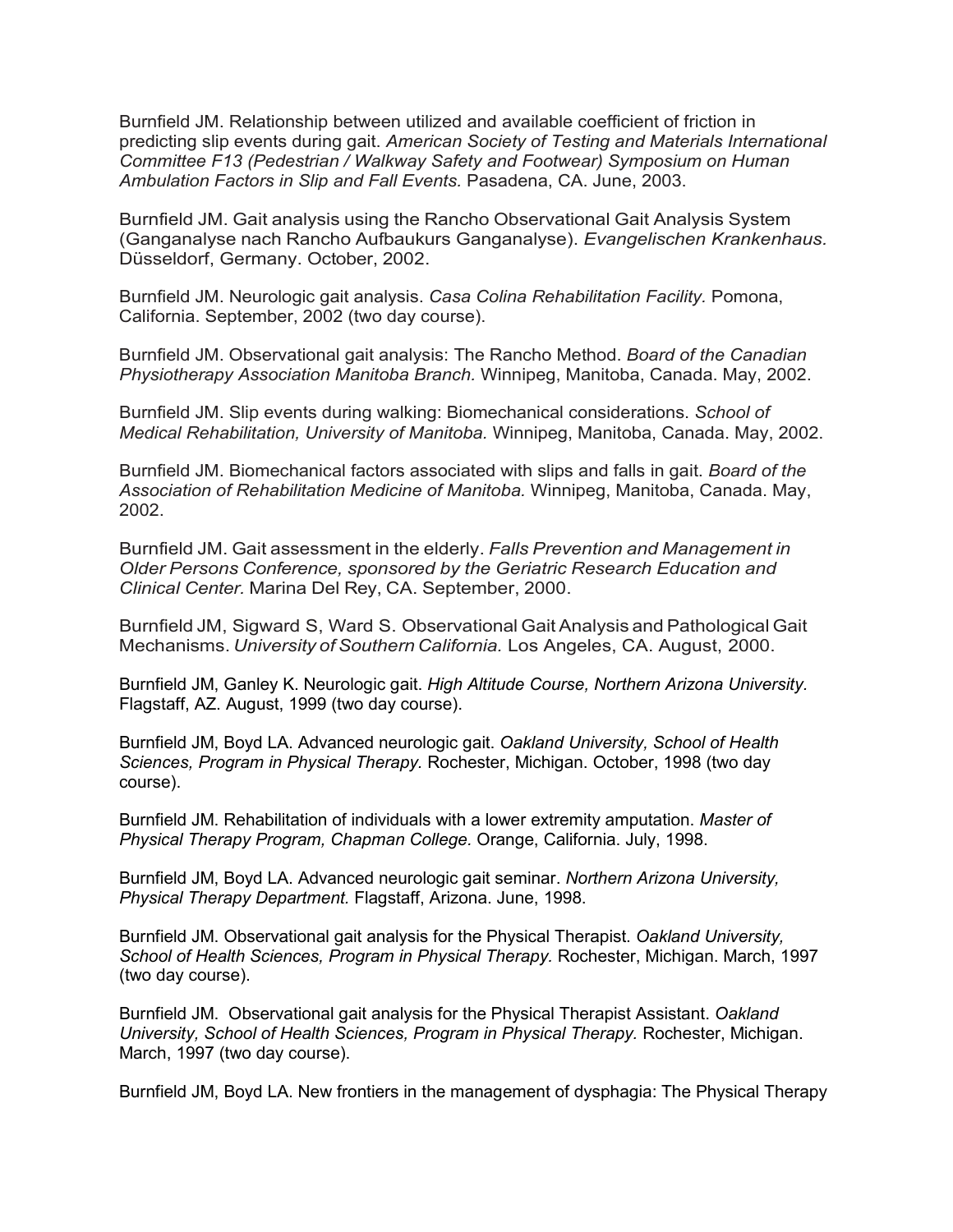role. *Physical Therapy 1996: American Physical Therapy Association Scientific Meeting and Exposition.* Minneapolis, Minnesota. June, 1996 (1/2 day course).

Burnfield JM. Observational gait analysis workshop. *Oakland University.* Rochester, Michigan. March, 1996 (two day course).

Burnfield JM, Tierney L. Observational gait analysis workshop. *Mary Free Bed Hospital.* Grand Rapids, Michigan. February, 1996 (two day course).

Burnfield JM. Prosthetic rehabilitation management. *Master of Physical Therapy Program, Chapman College.* Orange, CA. July, 1995.

Burnfield JM. Function in Normal and Pathological Gait. *Master of Occupational Therapy Program, University of Southern California.* Los Angeles, CA. 1995; 1993; 1992.

Burnfield JM. Normal observational gait analysis. *Gait Analysis Post-Conference Workshop at the 12th International Congress of the World Confederation for Physical Therapy.* Long Beach, CA. July, 1995.

Burnfield JM, Orozco J, Esparza M. The impacts of cultural diversity on the practice and profession of Physical Therapy. *Master of Physical Therapy Program, Mount St. Mary's College.* Los Angeles, CA. May, 1995.

Lewthwaite R, Burnfield JM. Clinical education impacts: Findings and implications. *Physical Therapy Clinical Education National Conference.* Buffalo, NY. April, 1995.

Burnfield JM. Pathological gait: Pre-conference observational gait analysis workshop. *Alaska State American Physical Therapy Association Meeting.* Anchorage, Alaska. September, 1994.

Lewthwaite R, Blaskey JW, Burnfield JM, Chiu ML, Diaz DS, Miller L. Reorienting Physical Therapy competence assessment: The development of the Clinical Competence Scale. *American Physical Therapy Association/Canadian Physiotherapy Association Joint Congress.* Toronto, Ontario, Canada. June, 1994.

Burnfield JM. Clinical instructor training: Promoting professional development in the clinical setting. *University Hospital Physical Therapy Department, University of Southern California.* Los Angeles, CA. May, 1994.

Burnfield JM. Normal and pathological gait for the PTA. *Physical Therapist Assistant Program, Mount St. Mary's College.* Los Angeles, CA. December, 1993.

Burnfield JM. Introduction to gait for the PTA workshop. *Rancho Los Amigos Medical Center.* Downey, CA. September, 1993.

Burnfield JM. Preparing for the student / From classroom to clinic: Road to independence. *Fifth National Physical Therapy Clinical Education Conference, Interscholastic Academic Clinical Coordinators Council of Southern California (IACCC).* Manhattan Beach, CA. April, 1993.

Burnfield JM. Amputee gait*. Physical Therapy Department, Children's Hospital/Chapman University.* Los Angeles, CA. July, 1992; May, 1991.